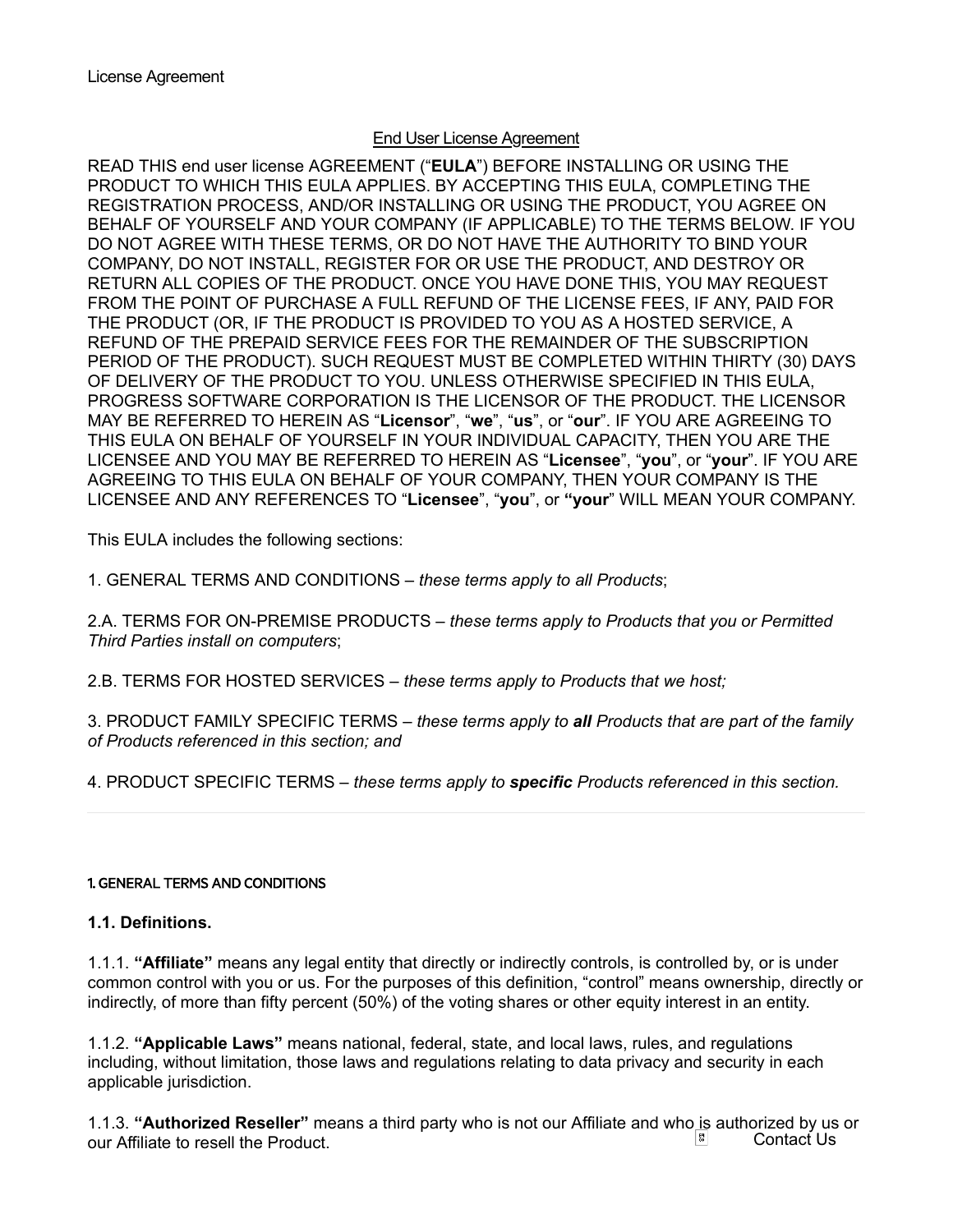1.1.4. "**Authorized User**" means you, your employee or a third-party consultant or agent that you authorize to use the Product for your benefit in accordance with section 1.2.3 (Third Party Use).

1.1.5. "Documentation" means any technical instructions or materials describing the operation of the Product made available to you (electronically or otherwise) by us for use with the Product, expressly excluding any user blogs, reviews or forums.

1.1.6. "Hosted Services" means computer software program(s), content and related services provided by us on a software-as-a-service basis through computers we or our Affiliates or our respective contractors (including cloud infrastructure suppliers) control.

1.1.7. "Intellectual Property Rights" means any and all current and future (a) rights associated with works of authorship, including copyrights, mask work rights, and moral rights; (b) trademark or service mark rights; (c) trade secret rights; (d) patents, patent rights, and industrial property rights; (e) layout design rights, design rights, and other proprietary rights of every kind and nature other than trademarks, service marks, trade dress, and similar rights; and (f) registrations, applications, renewals, extensions, or reissues of any of (a) to (e) , in each case, in any jurisdiction throughout the world.

1.1.8. "On-Premise Product(s)" means computer software program(s) provided to you to download, install and use on computer(s) controlled directly or indirectly by you.

1.1.9. "Order" means a written or electronic order document entered into between you and us (or our Affiliate or an Authorized Reseller) for the Product. Unless an Order says something different, each Order will be governed by the terms of this EULA and include the name of the Product being licensed and any usage limitations, applicable fees, and any other details related to the transaction.

1.1.10. "Our Technology" means any software, code, tools, libraries, scripts, application programming interfaces, templates, algorithms, data science recipes (including any source code for data science recipes and any modifications to such source code), data science workflows, user interfaces, links, proprietary methods and systems, know-how, trade secrets, techniques, designs, inventions, and other tangible or intangible technical material, information and works of authorship underlying or otherwise used to make available the Product, including, without limitation, all Intellectual Property Rights therein and thereto.

1.1.11. "Permitted Third Party" has the meaning given in section 1.2.3 (Third Party Use).

1.1.12. "Product" means the On-Premise Product(s) or Hosted Services, as applicable, identified in an Order, and any Updates.

1.1.13. "Update" means any update, enhancement, error correction, modification or new release to the Product that we make available to you.

### 1.2. General License Terms, Restrictions and Order of Precedence.

1.2.1. General License Terms. The Product is licensed, not sold, to you by us under the terms of this EULA and the Order. The scope of license granted by us to you for the Product is set out in section 3 (Product Family Specific Terms) and section 4 (Product Specific Terms).

1.2.2. Authorized Users. Anything your Authorized Users do or fail to do will be considered your act or omission, and you accept full responsibility for any such act or omission to the extent you would be liable if it were your act or omission.

1.2.3. Third Party Use. You may allow your agents, contractors and outsourcing service providers (each a "Permitted Third Party") to use the Product(s) licensed to you hereunder solely for your benefit in accordance with the terms of this EULA and you are responsible for any such Permitted Third Party's compliance with this EULA in such use. Any breach by any Permitted Third Party of the terms of this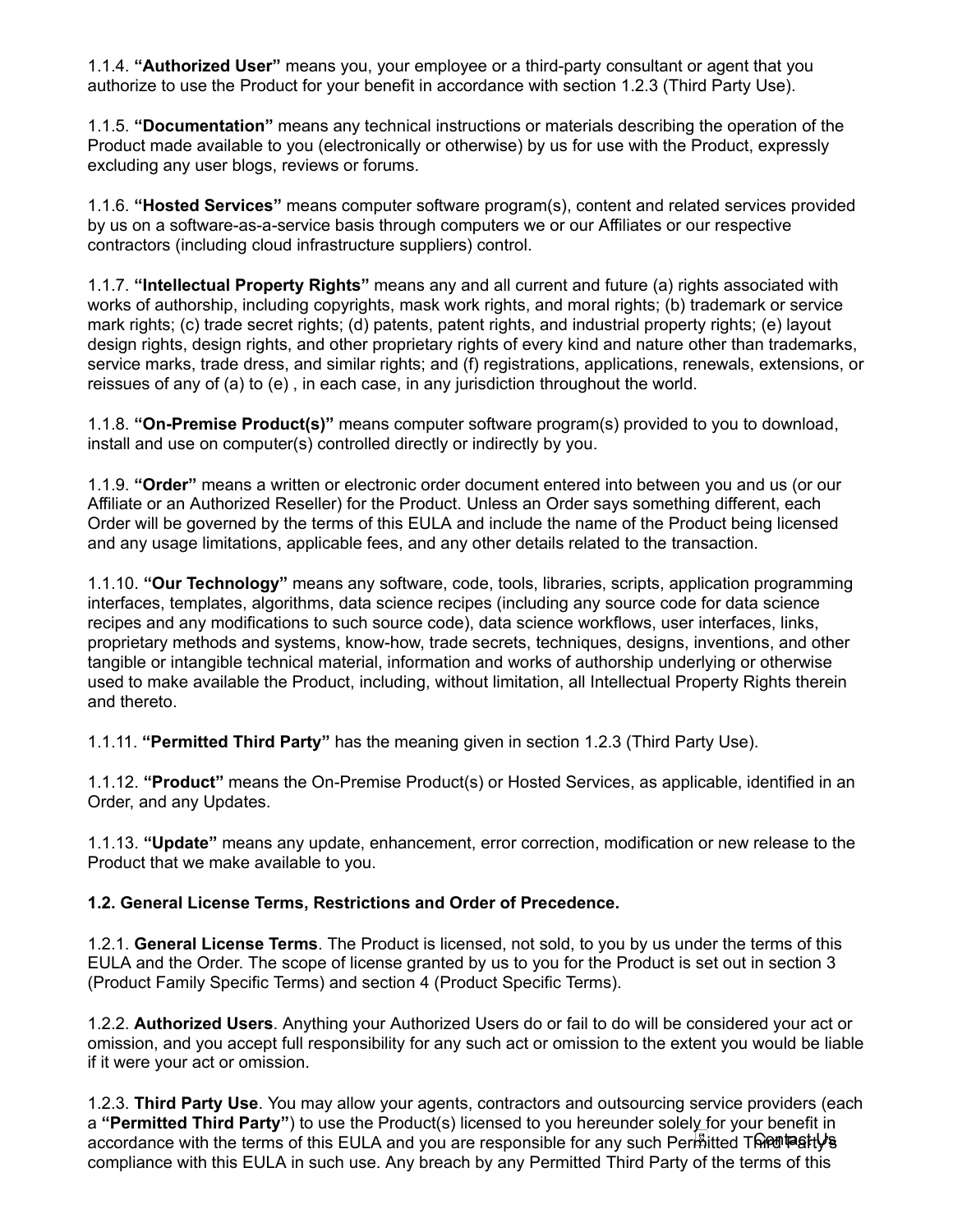EULA will be considered your breach.

1.2.4. Restrictions. Except as otherwise expressly permitted in this EULA, you will not (and will not allow any of your Affiliates or any third party to):

(a) copy, modify, adapt, translate, or otherwise create derivative works of the Product, Documentation, or any software, services, or other technology of third party vendor(s) or hosting provider(s) that we or our Affiliate engage;

(b) disassemble, decompile or "unlock", decode or otherwise reverse translate or engineer, or attempt in any manner to reconstruct or discover the source code or underlying structure, ideas, or algorithms of the Product except as expressly permitted by law in effect in the jurisdiction in which you are located;

(c) rent, lease, sell, distribute, pledge, assign, sublicense or otherwise transfer or encumber rights to the Product;

(d) make the Product available on a timesharing or service bureau basis or otherwise allow any third party to use or access the Product; (e) remove or modify any proprietary notices, legends, or labels on the Product or Documentation;

(f) use or access the Product in a manner that: (i) violates any Applicable Laws; (ii) violates the rights of any third party; (iii) purports to subject us or our Affiliates to any other obligations; (iv) could be fraudulent; or (v) is not permitted under this EULA;

(g) use the Product to develop, test, support or market products that are competitive with and/or provide similar functionality to the Product; or

(h) permit your Affiliates to access or use the Product unless specifically authorized elsewhere in this EULA or the Order.

1.2.5. Limitations on Evaluation or Trial Licenses. If the Product is licensed to you on an evaluation or trial basis, then you may use the Product only for such purposes until the earlier of: (a) the end of the evaluation period, if any, specified in the Order, this EULA or otherwise communicated by us to you at the time of delivery; or (b) the start date of a paid for license to the Product; or (c) termination in accordance with the terms of this EULA. You may not extend the evaluation period by uninstalling and re-installing the Product(s) or by any other means other than our written consent. You must not use the Product in a production environment. You will be required to pay for a license for the Product at our then applicable license price if you continue to use the Product, whether in a production or non-production environment, after the evaluation license expires or terminates, and the terms and conditions of the EULA in effect at that time will apply to your continued use of the Product. A Product licensed to you on an evaluation or trial basis may be subject to one or more usage limits specified in section 3 (Product Family Specific Terms), section 4 (Product Specific Terms), the Order or otherwise communicated at the time of delivery (including posting of such limits at the location where you download the Product for evaluation). We may, at our sole discretion, decide whether to offer any maintenance and support for the Product during the evaluation period, and to include any conditions or limits on such maintenance and support. You may not circumvent any technical limitations included in the Product licensed to you on an evaluation or trial basis.

1.2.6. Redistribution. If the Order or section 3 (Product Family Specific Terms) or section 4 (Product Specific Terms) grants you the express right to redistribute or offer access to all or a portion of the Product ("Redistributables"), then, in conjunction with any such grant, you must comply with any limitations or requirements specified in the Order, section 3 (Product Family Specific Terms) or section 4 (Product Specific Terms), as applicable, and you must distribute or offer access to the Redistributables subject to a license agreement or terms of use between you and each third party receivingΩom**æcess**ing the Redistributables ("your customer") that: (a) protects our interests consistent with the terms contained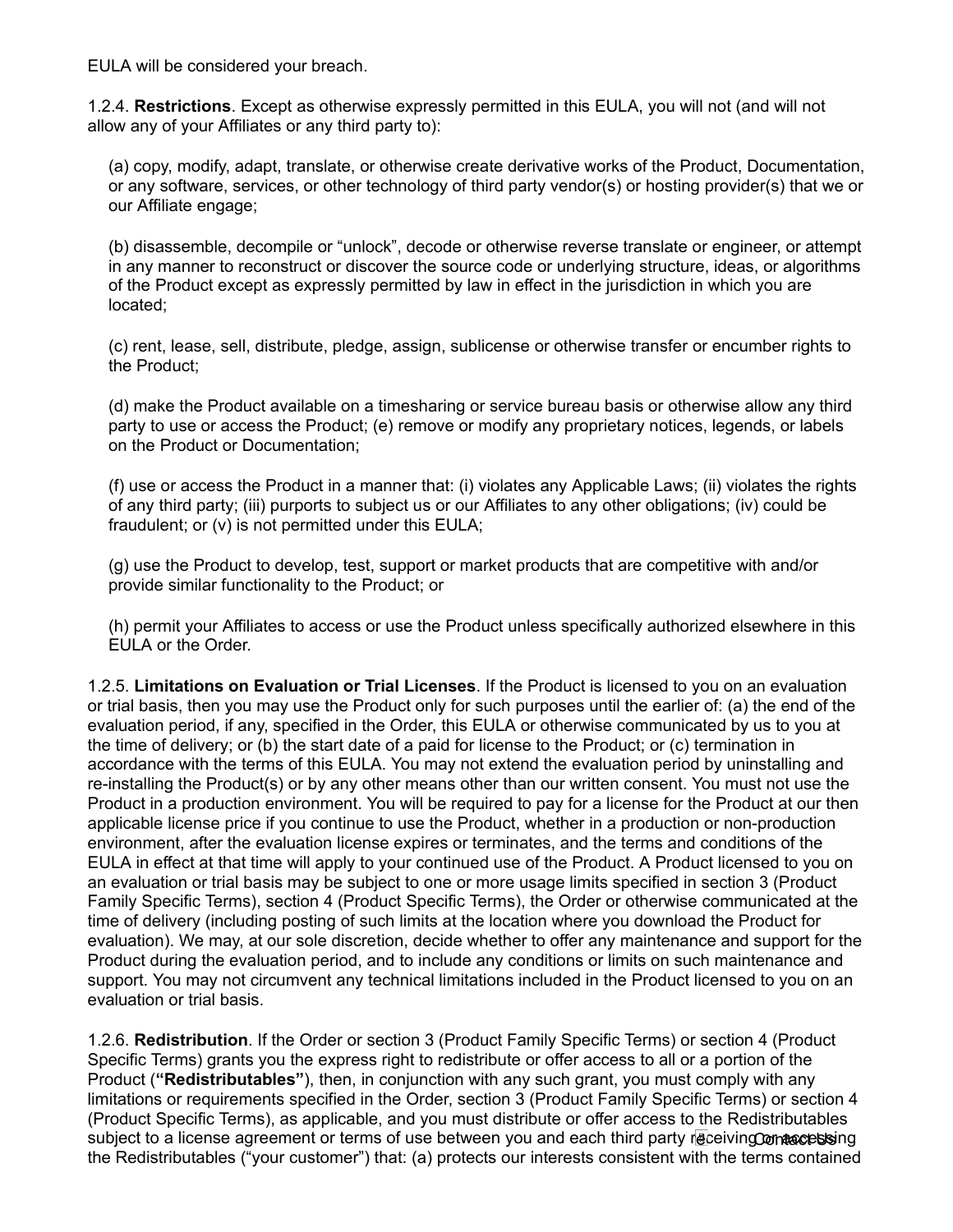in this EULA, (b) prohibits your customer from any further distribution of the Redistributables (unless expressly permitted pursuant to section 3 (Product Family Specific Terms) or section 4 (Product Specific Terms)), (c) includes a limitation of damages clause that, to the maximum extent permitted by applicable law, disclaims on behalf of us, our Affiliates or our or their respective licensors, suppliers or Authorized Resellers, liability for any and all damages, whether direct, special, incidental or consequential damages, (d) contains terms substantially similar to those in subparts (a) through (g) of section 1.2.4 (Restrictions), section 1.5.1 (Export Compliance) and section 1.5.2 (U.S. Government Customers), and (e) includes a notice substantially similar to section 1.2.7 (Third Party Notices).

1.2.7. Third Party Notices. The Product may contain or be accompanied by certain third-party components which are subject to additional restrictions. These components, are identified in, and subject to, special license terms and conditions which, in the case of On-Premise Product(s), are set out in the "readme.txt" file, the "notices.txt" file, or the "Third Party Software" file accompanying the Product or portions thereof, and in the case of Hosted Services, are set outin the third-party license agreement or notices that comes with the third-party component or is otherwise provided on the web page on which such third-party component is made available ("Special Notices"). The Special Notices include important licensing and warranty information and disclaimers. Unless otherwise expressly stated for a given third-party component, all such third-party components may be used solely in connection with the use of the Product subject to and in accordance with the terms and conditions of this EULA and the Special Notices. In the event of conflict between the Special Notices and the other portions of this EULA, the Special Notices will take precedence (but solely with respect to the third-party component(s) to which the Special Notice relates).

1.2.8. Order of Precedence between EULA and Order. If there is any conflict between the terms and conditions in the Order and the terms and conditions of this EULA, or if the Order changes any of the terms of this EULA, the terms and conditions of the Order will apply, except if the Order is between you and an Authorized Reseller, or the Order is issued/generated by you. In the case where the Order is between you and an Authorized Reseller, the terms of the Order will apply subject to the following: (a) any terms and conditions in the Order imposing obligations on the Authorized Reseller that are in addition to or different from the obligations we have to you pursuant to this EULA will be born solely by the Authorized Reseller and our obligations to you and limits on our liability will be governed solely by the terms and conditions of this EULA and (b) any terms and conditions that conflict with or would otherwise alter any of the following under this EULA will have no effect unless expressly agreed to in a written instrument executed by us: our ownership rights, yours and our confidentiality obligations, your export compliance obligations, limitations on your rights as a U.S. Government customer (if applicable), our audit rights, restrictions on your right to assign or governing law and jurisdiction. In cases where the Order is issued/generated by you, the terms and conditions of Section 1.18.2. of this EULA, governing a purchase order or other document you supply in connection with this EULA, shall apply to such Order.

1.2.9. Order of Precedence within EULA. If there is any conflict among the terms and conditions of this EULA, or if a section changes the terms of another section within this EULA, the order of precedence will be as follows: first, section 4 (Product Specific Terms) (if any); second, section 3 (Product Family Specific Terms) (if any); third, section 2.A (Terms for On-Premise Products) and/or section 2.B (Terms for Hosted Services), as applicable; and fourth and finally, section 1 (General Terms and Conditions).

## 1.3. License Types.

1.3.1. Overview of License Types. The license type for the Product will, unless otherwise specified in this EULA, be one of the following license types: perpetual, term or subscription. This will be confirmed in the Order or will be the default license type listed in section 3 (Product Family Specific Terms) or section 4 (Product Specific Terms).

1.3.2. Perpetual License Type. Your license to use the Product will continue in perpetuity unless earlier terminated in accordance with the terms of this EULA.

1.3.3. Term License Type. Your license to use the Product will continue until the expiration of the term Contact Us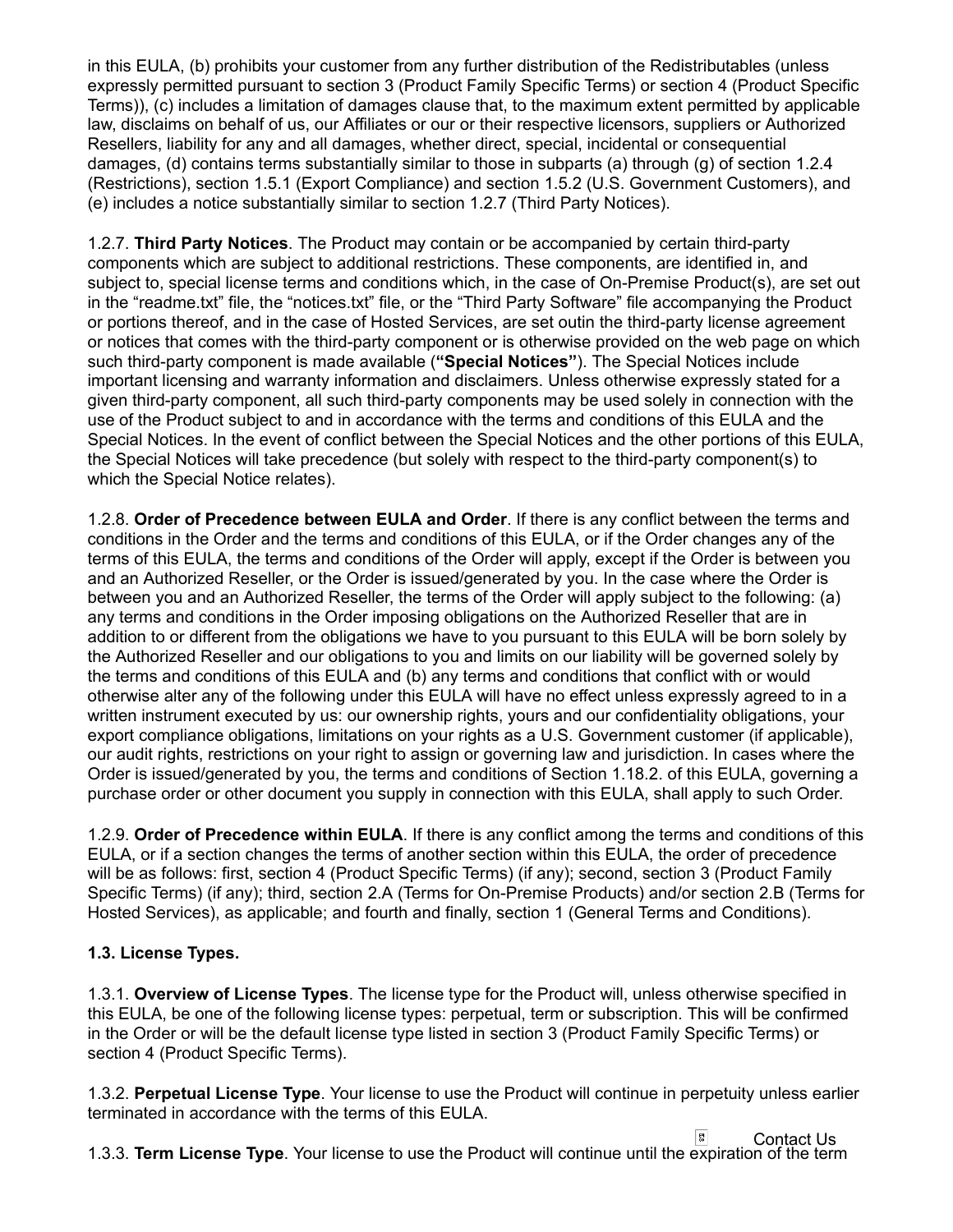identified in the Order unless earlier terminated in accordance with the terms of this EULA. If we continue to make the Product generally available to our customers, you may purchase a new term license for the Product from us or our Authorized Reseller.

1.3.4. Subscription License Type. Your license to use the Product will continue until the expiration of the subscription period identified in the Order unless earlier terminated in accordance with the terms of this EULA. The procedure for renewing your license to the Product is set out in section 3 (Product Family Specific Terms) or section 4 (Product Specific Terms). If you upgrade your subscription to the Product, the upgrade will take effect immediately and you will be charged and must pay the applicable fee, and the term of your then-current subscription period may be extended, as described at the time you upgrade. You may not downgrade a subscription to the Product.

1.4. Our Business Principles. We will apply the principles set out in our Code of Conduct and Business Ethics (published on our website at https://investors.progress.com/corporate-governance) in our performance under this EULA.

## 1.5. Export Compliance and U.S. Government Customers.

1.5.1. **Export Compliance**. Export laws and regulations of the United States and any other relevant local export laws and regulations apply to the Products. You agree that such export control laws, including, without limitation, the U.S. Export Administration Act and its associated regulations, govern your use of the Product (including technical data), and you agree to comply with all such export laws and regulations (including "deemed export" and "deemed re-export" regulations). You agree that no data, information and/or Product (or direct product thereof) will be exported, directly or indirectly, in violation of these laws, or will be used for any purpose prohibited by these laws including, without limitation, nuclear, chemical, or biological weapons proliferation, or development of missile technology.

1.5.2. **U.S. Government Customers**. If the Product is being acquired by or on behalf of the U.S. Government or by a U.S. Government prime contractor or subcontractor (at any tier), then the U.S. Government's rights in the Product will be only as set out herein. The Product and Documentation are "commercial items" as that term is defined at 48 C.F.R. 2.101, consisting of "commercial computer software" and "commercial software documentation" as such terms are used in 48 C.F.R. 12.212. Consistent with 48 C.F.R. 12.212 and 48 C.F.R. 227.7202- 1 through 227.7202-4, all U.S. Government end users acquire the Product and such Documentation with only those rights set out herein.

## 1.6. IP Ownership and Feedback.

1.6.1. IP Ownership. The Product, Our Technology, Documentation, and all other current or future intellectual property developed by us or our Affiliates, and all worldwide Intellectual Property Rights in each of the foregoing and all Updates, upgrades, enhancements, new versions, releases, corrections, and other modifications thereto and derivative works thereof, are the exclusive property of us or our Affiliates or our or their licensors or suppliers. Except for the rights and licenses expressly granted herein, all such rights are reserved by us and our Affiliates and our or their licensors and suppliers. All title and Intellectual Property Rights in and to the content that may be accessed through use of the Product is the property of the respective content owner and may be protected by applicable copyright or other intellectual property laws and treaties. This EULA grants you no rights to use such content.

1.6.2. Feedback. If you provide us any ideas, thoughts, criticisms, suggested improvements or other feedback related to Our Technology (collectively "Feedback") you own the Feedback and you grant to us a worldwide, royaltyfree, fully paid, perpetual, irrevocable license to use, reproduce, modify, translate, distribute, perform, display, import, sell, license, offer for sale, make, have made and otherwise exploit the Feedback in any form, media, or technology, whether now known or hereafter developed, and to allow others to do the same without restriction or obligation of any kind, on account of confidential information, intellectual property rights or otherwise, and may incorporate into our products or services any service, product, technology, enhancement, documentation or other development ("Improngenty") incorporating or derived from any Feedback with no obligation to license or to make available the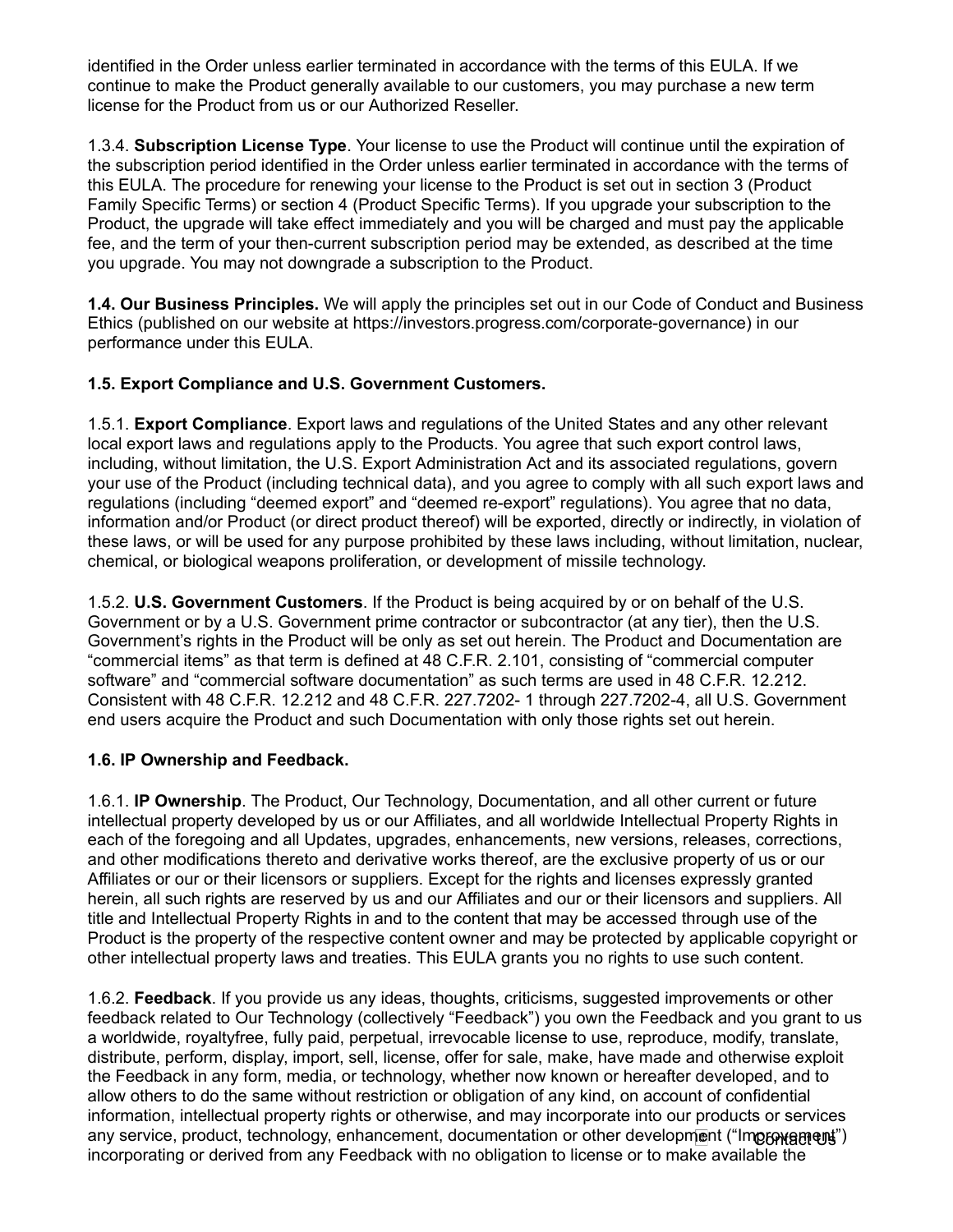Improvement to you or any other person or entity. This is true whether you provide the Feedback through use of the Product or through any other method of communication with us, unless we have entered into a separate agreement with you that provides otherwise.

## 1.7. Maintenance.

1.7.1. Our Maintenance and Support Policies. If we offer and you purchase maintenance and support for the Product, then it will be provided in accordance with our then current maintenance and support policies for the applicable Product in effect at the time of purchase. You may access our maintenance and support policies by clicking on the applicable Product family link located at https://www.progress.com/support.

1.7.2. Maintenance and Support for Perpetual or Term License Types. For Perpetual and Term License Types, unless otherwise expressly stated by us in the Order, first year annual maintenance and support (if offered by us) is required for the Product and starts on the date the Product is delivered. Thereafter, you may choose to purchase annual maintenance and support (if offered by us). If you do not purchase renewal maintenance and support services for a Product, then you will not receive any maintenance and support services for that Product and will have no entitlement to any benefits of maintenance and support services including, bug fixes, patches, upgrades, enhancements, new releases or technical support. If you want to reinstate lapsed maintenance and support services on a Product, and we offer reinstatement to our customers, then you may re-instate maintenance and support services by paying the then-current fee, plus a reinstatement fee for the lapsed maintenance and support period in accordance with our maintenance and support reinstatement policies then in effect.

1.7.3. Maintenance and Support for Subscription License Type. If the license type for the Product licensed to you is the subscription license type, then maintenance and support (if offered by us) is included in the subscription fees for each subscription period.

## 1.8. Fees and Taxes.

1.8.1. Payment Terms and Taxes. All fees payable to us are payable in the currency specified in the Order, or if no currency is specified, in United States Dollars, are due within 30 days from the invoice date and, except as otherwise expressly specified herein, are non-cancellable and non-refundable. We may charge you interest at a rate of 1.5% per month (or the highest rate permitted by law, if less) on all overdue payments. You agree to pay any sales, value-added or other similar taxes imposed by applicable law that we must pay on such fees, except those based on our income. Invoices may be issued by our Affiliate. If you and we agree that you will pay by credit card, you will provide us with valid and updated credit card information and you authorize us to store such information and bill such credit card for all fees applicable: (a) at the time that you order the Product and (b) at the time of any renewal or upgrade.

1.8.2. Fees for Renewal Subscription Licenses. If the license type for the Product licensed to you is the Subscription License Type then each renewal subscription will be calculated at the then-current price offered for the Product at the time of renewal.

1.8.3. Fees for Renewal Maintenance Terms. If the license type for the Product licensed to you is a Perpetual license or Term license, then, unless otherwise specified in the Order or in section 3 (Product Family Specific Terms) or section 4 (Product-Specific Terms), the fee for an optional annual renewal maintenance and support term for the Product will be calculated based on the annual rate applicable for the initial maintenance and support term or immediately preceding renewal maintenance and support term, whichever is applicable, plus a rate increase, if applicable, calculated at the lesser of any standard price increase or CPI (or equivalent index) after applying any increases as a consequence of our Lifetime Support policy, if applicable.

1.8.4. Orders between You and Our Authorized Reseller. Notwithstanding the above temanafolthus section 1.8 (Fees and Taxes), if you purchased your license to the Product and/or maintenance and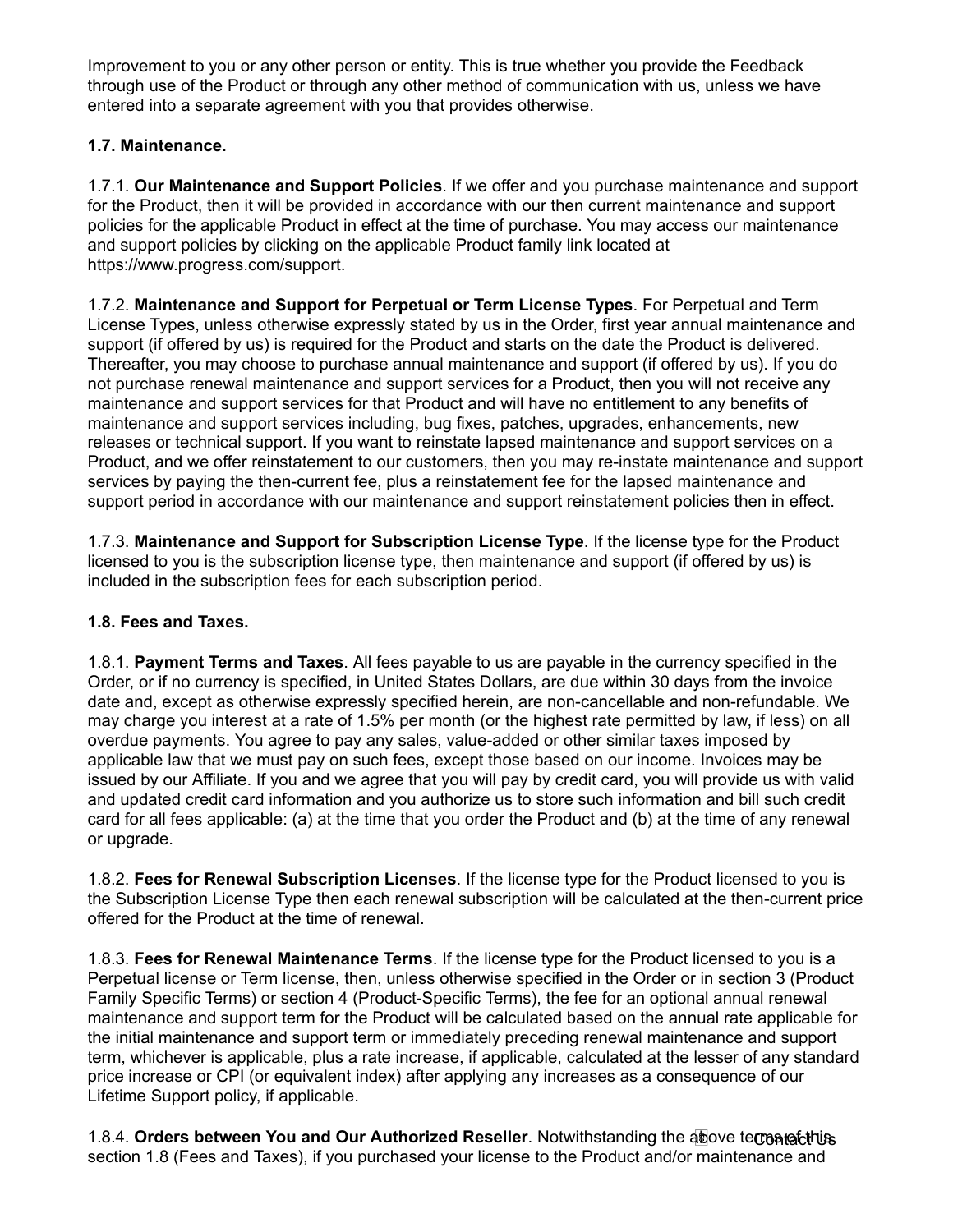support from an Authorized Reseller, then the fees will be set out in the Order between you and the Authorized Reseller. The Authorized Reseller may be responsible for billing and/or collecting payment from you and if so, the billing and collection terms agreed to between you and the Authorized Reseller may differ from the terms set out in this section 1.8 (Fees and Taxes).

1.8.5. No Reliance on Future Availability of any Product or Update. You agree that you have not relied on the future availability of any Product or Updates in your purchasing decision or in entering into the payment obligations in your Order.

## 1.9. Warranties.

1.9.1. **Authority**. Each party represents and warrants that it has the legal power and authority to enter into this EULA.

1.9.2. Product Compliance with Documentation. We warrant to you that, for six (6) months from delivery (in the case of an On-Premise Product) or for the duration of the license (in the case of a Hosted Service), the Product will comply with the applicable Documentation in all material respects. Your exclusive remedy, and our sole liability, with respect to any breach of this warranty will be for us to use commercially reasonable efforts to promptly correct the non-compliance (provided that you notify us in writing within the warranty period and allow us a reasonable cure period). If we, at our discretion, reasonably determine that correction is not economically or technically feasible, we may terminate your license to the Product and provide you a full refund of the fees paid to us with respect to the Product (in the case of an On-Premise Product) or a refund of the prepaid fees for the unused portion of the license period (in the case of a Hosted Service). Delivery of additional copies of, or Updates to, the Product will not restart or otherwise affect the warranty period.

1.9.3. Warranty Exclusions. The warranty specified in section 1.9.2 (Product Compliance with Documentation) does not cover any Product provided on an unpaid evaluation or trial basis, or defects to the Product due to accident, abuse, service, alteration, modification or improper installation or configuration by you, your Affiliates, your or their personnel or any third party not engaged by us.

1.9.4. Warranty Disclaimers. EXCEPT FOR THE WARRANTIES EXPRESSLY STATED IN THIS SECTION 1.9 OR THE ADDITIONAL WARRANTIES (IF ANY) EXPRESSLY STATED IN SECTION 3 (PRODUCT FAMILY SPECIFIC TERMS) OR SECTION 4 (PRODUCT SPECIFIC TERMS), THE PRODUCT, DOCUMENTATION AND OUR TECHNOLOGY ARE PROVIDED "AS IS", WITH ALL FAULTS, AND WE DISCLAIM ALL WARRANTIES, EXPRESS OR IMPLIED, INCLUDING, BUT NOT LIMITED TO, WARRANTIES OF MERCHANTABILITY, FITNESS FOR A PARTICULAR PURPOSE, TITLE, NONINFRINGEMENT, AVAILABILITY, ERROR-FREE OR UNINTERRUPTED OPERATION, AND ANY WARRANTIES ARISING FROM COURSE OF DEALING, COURSE OF PERFORMANCE, OR USAGE OF TRADE. TO THE EXTENT THAT WE MAY NOT AS A MATTER OF APPLICABLE LAW DISCLAIM ANY IMPLIED WARRANTY, THE SCOPE AND DURATION OF SUCH WARRANTY WILL BE THE MINIMUM PERMITTED UNDER APPLICABLE LAW.

## 1.10. Indemnification.

## 1.10.1. Our Indemnification Obligation.

1.10.1.1. Intellectual Property Infringement. We will defend you, and your officers, directors, employees, and agents from and against any and all third party claims, lawsuits, and proceedings alleging that your use of the Product, in accordance with the terms and conditions of this EULA, constitutes a direct infringement or misappropriation of such third party's patent, copyright or trade secret rights (the "IP Claim"), and we will indemnify you for damages finally awarded against you by a court of competent jurisdiction with respect to the IP Claim.

1.10.1.2. Exceptions. We will not indemnify you to the extent that the alleged infringemenContact Us misappropriation results from (a) use of the Product in combination with any other software or item not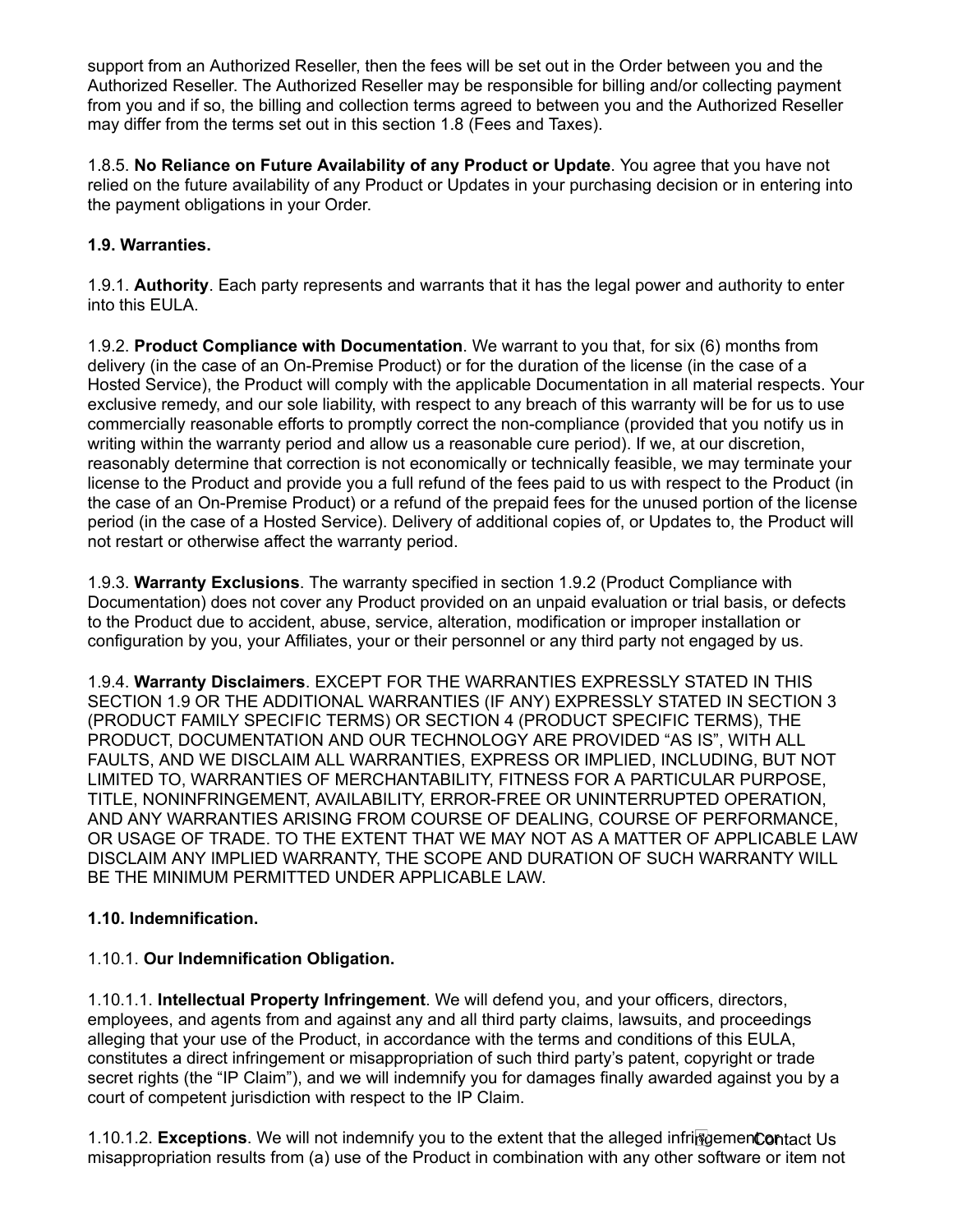supplied by us; (b) failure to promptly implement an Update provided by us pursuant to 1.10.1.3 (Our Options); (c) modification of the Product not made or provided by us; or (d) use of the Product in a manner not permitted by this EULA. We also will not indemnify you if we notify you of our decision to terminate this EULA, and the license to the Product granted hereunder, in accordance with section 1.10.1.3 (Our Options) and you have not ceased all use of the Product within thirty (30) days of such notification.

1.10.1.3. Our Options. If a final injunction is, or we reasonably believe that it could be, obtained against your use of the Product, or if in our opinion the Product is likely to become the subject of a successful claim of infringement, we may, at our option and expense, (a) replace or modify the Product so that it becomes non-infringing (provided that the functionality is substantially equivalent), (b) obtain for you a license to continue to use the Product, or (c) if neither (a) nor (b) are reasonably practicable, terminate this EULA on thirty (30) days' notice and, if the Product was licensed to you on a Perpetual License or Term License basis, refund to you the license fee paid to us for the Product less an amount for depreciation determined on a straight-line five year (or actual term if shorter) depreciation basis with a commencement date as of the date of delivery of the Product, or if the Product was licensed to you on a Subscription License basis, refund to you the unused portion of the fees paid in advance to us for the then-current subscription period for the Product. THE INDEMNIFICATION PROVISIONS SET OUT IN THIS SECTION 10.1 STATE OUR ENTIRE LIABILITY AND YOUR SOLE AND EXCLUSIVE REMEDY WITH RESPECT TO ANY INFRINGEMENT OR ALLEGED INFRINGEMENT BY US OF ANY INTELLECTUAL PROPERTY RIGHTS OR PROPRIETARY RIGHTS IN RESPECT OF THE PRODUCT OR ITS USE.

## 1.10.2. Your Indemnification Obligation.

1.10.2.1. Indemnification for Third Party-Claims. To the extent permitted by applicable law, you will defend us and our Affiliates, and our and their respective officers, directors, employees, and agents from and against any and all third party claims, lawsuits, and proceedings that arise or result from (a) your breach of this EULA, (b) your use, distribution and/or licensing of the Redistributables, if applicable, except to the extent it arises from an IP Claim covered under section 1.10.1 above, or (c) your failure or alleged failure to comply with Applicable Laws or any violation of a third party's rights in connection with your use of the Product (each a "Third-Party Claim" and collectively "Third-Party Claims") and you will indemnify for damages finally awarded by a court of competent jurisdiction with respect to any Third-Party Claim.

1.10.3. Control of the Defense or Settlement. For any indemnification obligation covered in section 1.10.1, "Indemnifying Party" means us, "Indemnified Party" means you, and "Claim" means an IP Claim. For any indemnification obligation covered in section 1.10.2, "Indemnifying Party" means you, "Indemnified Party" means us, and "Claim" means a Third-Party Claim. The Indemnified Party must provide the Indemnifying Party with prompt written notice of a Claim; however, the Indemnified Party's failure to provide or delay in providing such notice will not relieve the Indemnifying Party of its obligations under this section except to the extent the Indemnifying Party is prejudiced by the Indemnified Party's failure or delay. The Indemnified Party will give the Indemnifying Party full control of the defense and settlement of the Claim as long as such settlement does not include a financial obligation on or admission of liability by the Indemnified Party. If the Indemnified Party does not do so, then the Indemnified Party waives the Indemnifying Party's indemnification obligations under section 1.10.1 or 1.10.2, as applicable. The Indemnified Party will reasonably cooperate in the defense of the Claim and may appear, at its own expense, through counsel reasonably acceptable to the Indemnifying Party.

### 1.11. Confidentiality.

1.11.1. Confidentiality Obligations. Except as otherwise provided herein, each party agrees to retain in confidence all information and know-how transmitted or disclosed to the other that the disclosing party has identified as being proprietary and/or confidential or should reasonably be understood to be confidential given the nature of the information and the circumstances surrounding its disclosure, and agrees to make no use of such information and know-how except under the terms of this EULA.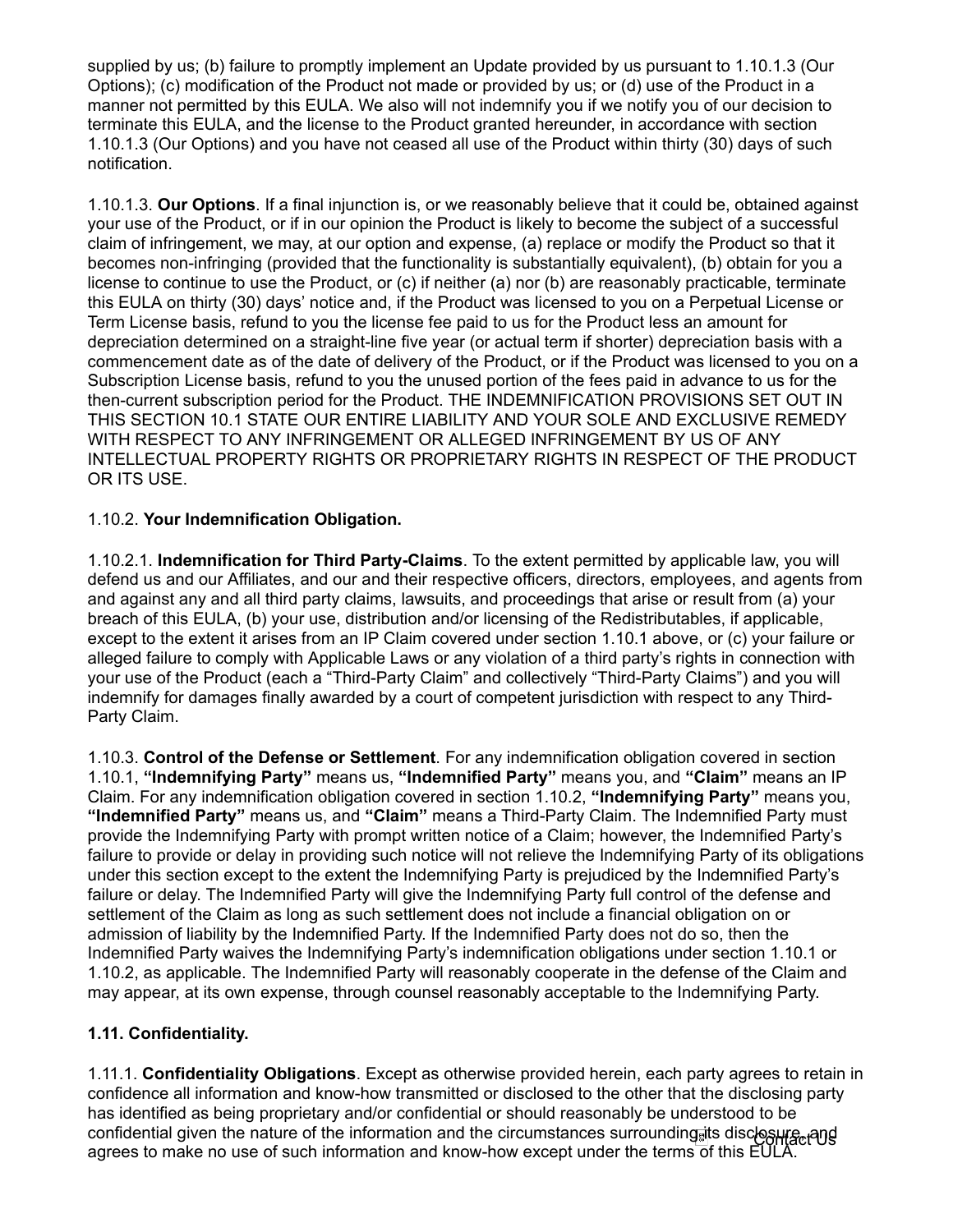However, neither party will have an obligation to maintain the confidentiality of information that (a) it received rightfully from a third party without an obligation to maintain such information in confidence; (b) was known to the receiving party prior to its disclosure by the disclosing party; (c) is or becomes a matter of public knowledge through no fault of the receiving party; or (d) is independently developed by the receiving party without use of the confidential information of the disclosing party. Further, either party may disclose confidential information of the other party as required by governmental or judicial order, provided such party gives the other party prompt written notice prior to such disclosure (unless such prior notice is not permitted by applicable law) and complies with any protective order (or equivalent) imposed on such disclosure. You will treat any source code for the Product as our confidential information and will not disclose, disseminate or distribute such materials to any third party without our prior written permission. Each party's obligations under this section 1.11 will apply during the term of this EULA and for five (5) years following termination of this EULA, provided, however, that (i) obligations with respect to source code will survive forever and (ii) trade secrets will be maintained as such until they fall into the public domain.

1.11.2. Product Benchmark Results. You acknowledge that any benchmark results pertaining to the Product are our confidential information and may not be disclosed or published without our prior written consent. This provision applies regardless of whether the benchmark tests are conducted by you or us.

1.11.3. Remedies for Breach of Confidentiality Obligations. Each party acknowledges that in the event of a breach or threat of breach of this section 1.11, money damages will not be adequate. Therefore, in addition to any other legal or equitable remedies, the non-breaching party will be entitled to seek injunctive or similar equitable relief against such breach or threat of breach without proof of actual injury and without posting of a bond.

## 1.12. Data Collection and Personal Data.

1.12.1. Data Collection through use of the Product. THE PRODUCT MAY INCLUDE FEATURE(S) THAT (A) GATHER PRODUCT ACTIVATION, USAGE AND/OR ENVIRONMENT INFORMATION, (B) IDENTIFY TRENDS AND/OR BUGS, (C) COLLECT USAGE STATISTICS, AND/OR (D) TRACK OTHER DATA RELATED TO YOUR USE OF THE PRODUCT, AS FURTHER DESCRIBED IN THE CURRENT VERSION OF OUR PRIVACY POLICY AVAILABLE AT https://www.progress.com/legal /privacy-policy. BY YOUR ACCEPTANCE OF THE TERMS OF THIS EULA AND/OR USE OF THE PRODUCT, YOU AUTHORIZE THE COLLECTION, USE AND DISCLOSURE OF THIS DATA FOR THE PURPOSES PROVIDED FOR IN THIS EULA AND/OR THE PRIVACY POLICY.

1.12.2. Additional Data Collection Terms. Depending on the Product licensed to you, this EULA may contain additional data collection terms in section 3 (Product Family Specific Terms) or section 4 (Product Specific Terms) and/or, if we are hosting the Product, in section 2.B (Terms for Hosted Services).

1.12.3. Your Personal Data. If you determine that you will be supplying us with your Personal Data (as defined in the Data Processing Addendum referenced below) for us to process on your behalf, in the provision of maintenance and support services or hosting services (if the Product licensed to you is a Hosted Service) or during the course of any audits we conduct pursuant to section 1.14 (Audit), you may submit a written request at privacy@progress.com for the mutual execution of a Data Processing Addendum substantially in the form we make available at https://www.progress.com/docs/default-source /progress-software/data-processing-addendum.pdf and we will enter into such Data Processing Addendum with you. To the extent there is any conflict between this EULA and such Data Processing Addendum, the Data Processing Addendum will prevail with respect to our handling and processing of your Personal Data.

## 1.13. Limitation of Liability and Disclaimer of Certain Types of Damages.

1.13.1. Limitation of Liability. EXCEPT FOR A PARTY'S INDEMNIFICATION O跑IGATI@N\$æEūs OUT IN THIS EULA OR A PARTY'S BREACH OF ITS CONFIDENTIALITY OBLIGATIONS PURSUANT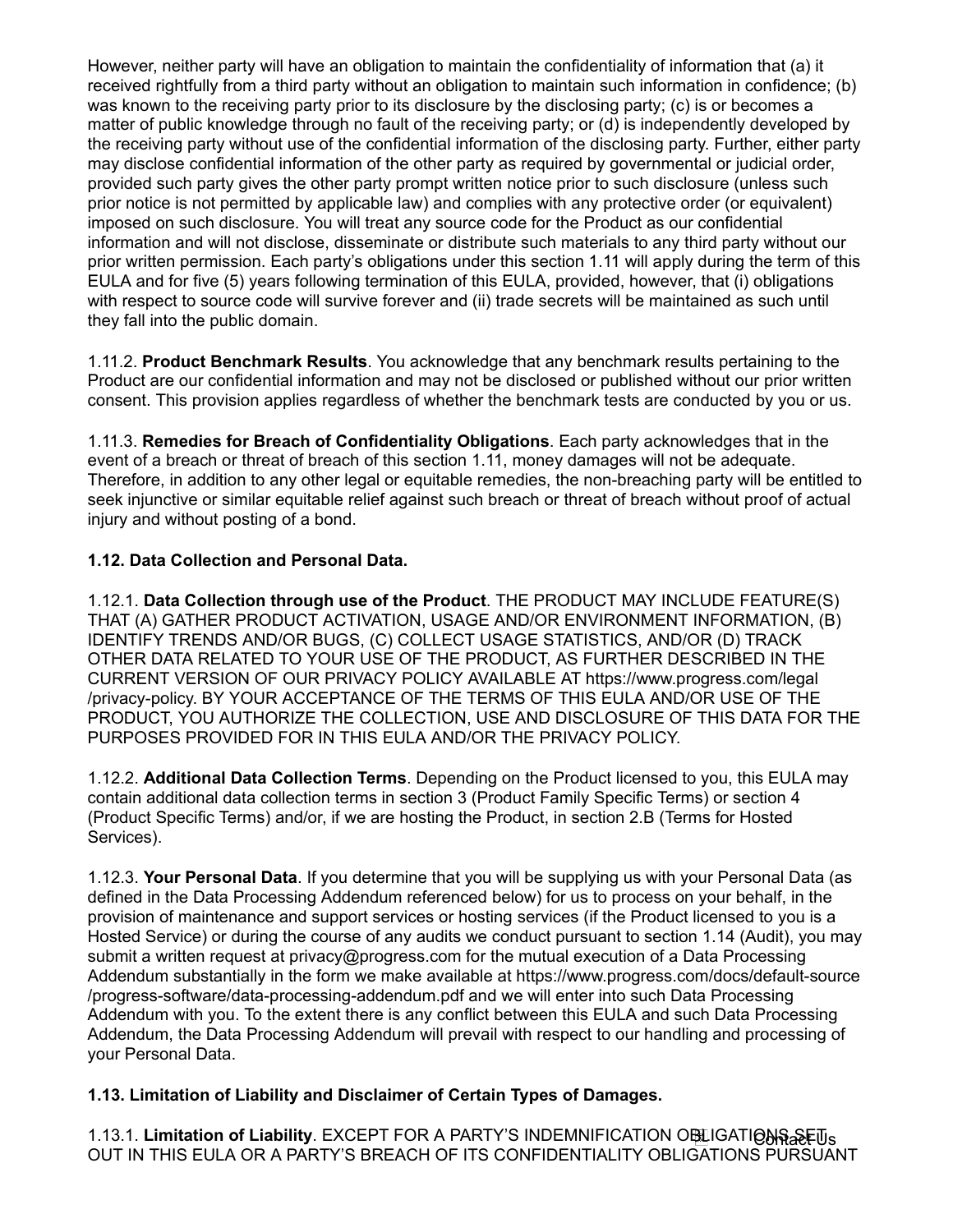TO SECTION 1.11 (CONFIDENTIALITY), OR YOUR MATERIAL VIOLATION OF OUR INTELLECTUAL PROPERTY RIGHTS OR OF THE LICENSE RESTRICTIONS SET OUT IN THIS EULA, TO THE EXTENT PERMITTED BY APPLICABLE LAW, IN NO EVENT WILL EITHER PARTY'S LIABILITY FOR ALL COSTS, DAMAGES, AND EXPENSES ARISING OUT OF OR RELATED TO THIS EULA WHETHER BASED UPON WARRANTY, CONTRACT, TORT (INCLUDING NEGLIGENCE), STRICT LIABILITY OR OTHERWISE AT LAW EXCEED, IN THE AGGREGATE, THE FEES PAID TO US FOR THE PRODUCT AND/OR SERVICE THAT IS THE SUBJECT OF THE CLAIM, PROVIDED, HOWEVER, THAT IF THE FEES PAID FOR SUCH PRODUCT AND/OR SERVICE ARE PAID ON A RECURRING BASIS, THEN THE NOT TO EXCEED LIMIT WILL BE THE FEES PAID TO US FOR THE PRODUCT AND/OR SERVICE DURING THE TWELVE (12) MONTH PERIOD IMMEDIATELY PRECEDING THE DATE THE CLAIM AROSE. OUR AFFILIATES AND LICENSORS, AND THE SUPPLIERS TO US, OUR AFFILIATES OR LICENSORS, WILL, TO THE EXTENT PERMITTED BY APPLICABLE LAW, HAVE NO LIABILITY TO YOU OR TO ANY OTHER PERSON OR ENTITY FOR DAMAGES, DIRECT OR OTHERWISE, ARISING OUT OF THIS EULA, INCLUDING, WITHOUT LIMITATION, DAMAGES IN CONNECTION WITH THE PERFORMANCE OR OPERATION OF OUR PRODUCTS OR OUR PERFORMANCE OF SERVICES.

1.13.2 Disclaimer of Certain Types of Damages. EXCEPT FOR A PARTY'S INDEMNIFICATION OBLIGATIONS SET OUT IN THIS EULA OR YOUR MATERIAL VIOLATION OF OUR INTELLECTUAL PROPERTY RIGHTS OR THE LICENSE RESTRICTIONS SET OUT IN THIS EULA, TO THE EXTENT PERMITTED BY APPLICABLE LAW, IN NO EVENT WILL EITHER PARTY, ITS AFFILIATES OR ITS LICENSORS OR THEIR RESPECTIVE SUPPLIERS BE LIABLE FOR ANY SPECIAL, INDIRECT, CONSEQUENTIAL, INCIDENTAL, PUNITIVE OR TORT DAMAGES ARISING IN CONNECTION WITH THIS EULA OR EITHER PARTY'S PERFORMANCE UNDER THIS EULA OR THE PERFORMANCE OF OUR PRODUCTS, OR FOR ANY DAMAGES RESULTING FROM LOSS OF USE, LOSS OF OPPORTUNITY, LOSS OF DATA, LOSS OF REVENUE, LOSS OF PROFITS, OR LOSS OF BUSINESS, EVEN IF THE PARTY, ITS AFFILIATES, ITS LICENSORS, OR ANY OF THEIR RESPECTIVE SUPPLIERS HAVE BEEN ADVISED OF THE POSSIBILITY OF THOSE DAMAGES.

**1.14. Audit.** We may install and use automated license tracking, management and/or enforcement solutions with the Product, which you may not disrupt or alter. You will maintain records in connection with this EULA and the use of the Product and any Updates and/or services provided hereunder. Such records will include at a minimum the number of licenses purchased and being used by you. At our expense and with reasonable written notice to you, we or a third party appointed by us may audit the records, and if necessary and as applicable, the systems on which the Product or any Update is installed for the sole purpose of ensuring compliance with the terms of this EULA. We will have the right to conduct audits as necessary. These audits may be conducted on site at a location where you have installed the Product, remotely from our offices, or a combination of both, if applicable to the Product. On-site audits will be conducted during regular business hours, and neither on-site nor remote audits will interfere unreasonably with your business operations. You agree to share with us copies of all records referenced herein, as well as Product log files and other information reasonably requested by us promptly following such request, but in no event more than five (5) business days following receipt of our written request (or such longer period, if applicable, that we specify in the written request). We will treat all such information obtained or accessed by us during the audit as confidential information pursuant to section 1.11 (Confidentiality) for use by us only as necessary to ensure compliance with and enforcement of the terms of this EULA. If any audit reveals that you have underpaid license, maintenance and support or subscription fees, you will be invoiced for all such underpaid fees based on our list price in effect at the time the audit is completed. If the underpaid fees exceed five percent (5%) of the fees previously paid by you, then you will also pay our reasonable costs of conducting the audit and enforcement of this EULA.

### 1.15. Termination.

1.15.1. Termination for Breach. We may terminate this EULA by written notice at any time if you do not comply with any of your obligations under this EULA and fail to cure such failure to our satisfaction within thirty (30) days after such notice. This remedy will not be exclusive and will be in addition to any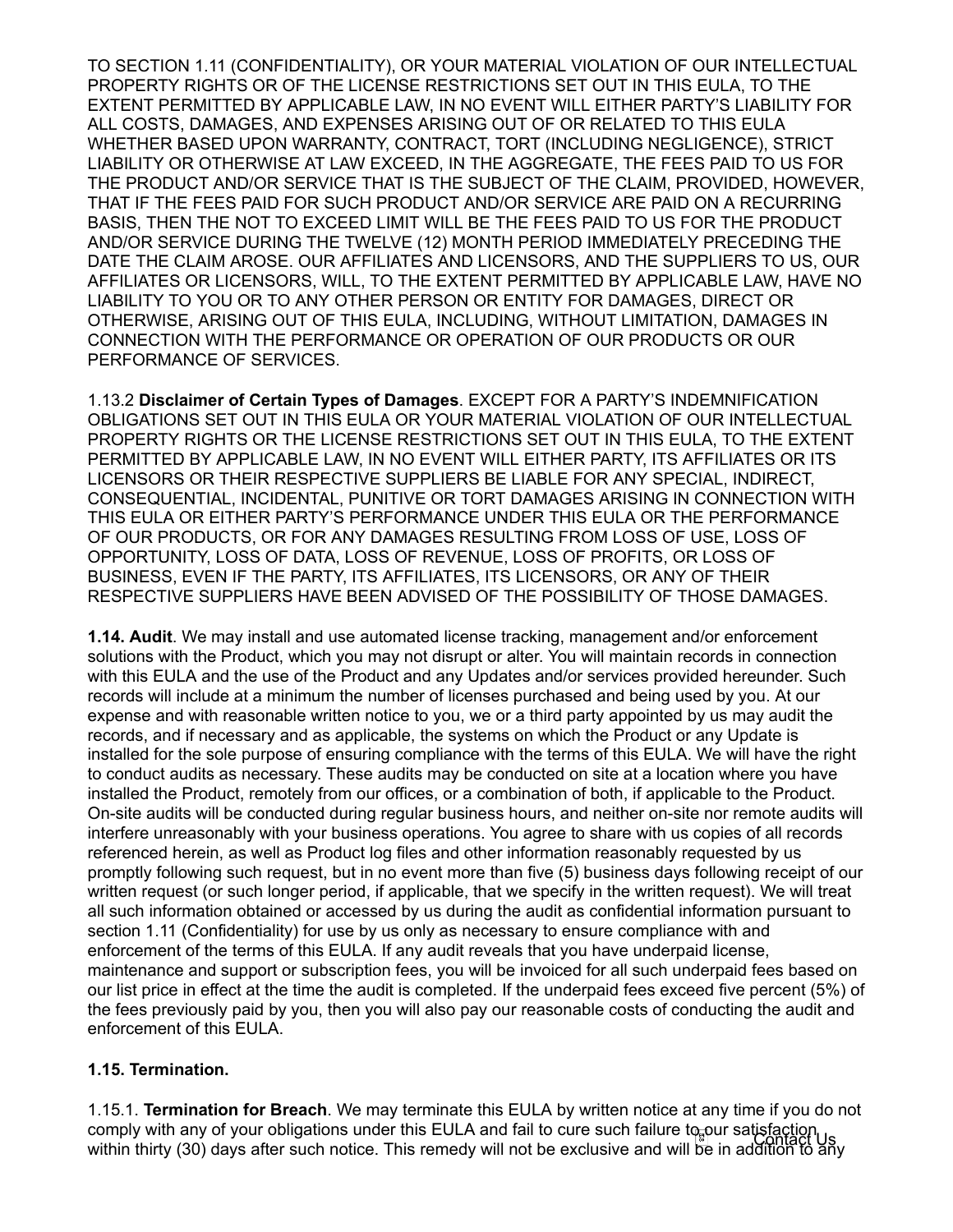other remedies which we may have under this EULA or otherwise.

1.15.2. Effect of Termination. Upon expiration of your license term to the Product (if applicable) or earlier termination of this EULA, your license to access and/or use the Product and/or distribute the Redistributables (if applicable) will terminate. You must immediately cease use of the Product and destroy all copies of the Product in your possession (and required any Permitted Third Parties to do the same). Any licenses you have granted to the Redistributables in accordance with the terms and conditions of this EULA will, unless otherwise specified in section 3 (Product Family Specific Terms) or section 4 (Product Specific Terms), survive termination of this EULA.

1.15.3. Survival. Any provisions of this EULA containing licensing restrictions, warranties and warranty disclaimers, confidentiality obligations, limitations of liability and/or indemnity terms, audits rights, and any term of this EULA which, by its nature, is intended to survive termination or expiration, will remain in effect following any termination or expiration if this EULA, as will your obligation to pay any fees accrued and owing to us as of termination or expiration.

1.16. Assignment. You may not, without our prior written consent, assign or novate this EULA, any of your rights or obligations under this EULA, or the Products or any of our Confidential Information, in whole or in part, by operation of law, sale of assets, merger or otherwise, to any other party, including any parent, subsidiary or affiliated entity. Your Change of Control will constitute an assignment for purposes of the preceding sentence. A "Change of Control" will include, but not be limited to, any merger, consolidation, amalgamation, reorganization or sale, transfer or exchange of the capital stock or equity interests of you in a transaction or series of transactions which results in the holders of your capital stock or equity interests holding less than 50% of the outstanding capital stock or equity interests immediately following such transaction(s).

1.17. Choice of Law. This EULA is governed by the laws of the Commonwealth of Massachusetts, U.S.A., without regard to the conflict of laws principles thereof. If any dispute, controversy, or claim cannot be resolved by a goodfaith discussion between the parties, then it will be submitted for resolution to a state or federal court in Boston, Massachusetts, USA, and the parties hereby irrevocably and unconditionally agree to submit to the exclusive jurisdiction and venue of such court. The Uniform Computer Information Transactions Act and the United Nations Convention on the International Sale of Goods will not apply to this EULA.

### 1.18. Miscellaneous.

1.18.1. Notices. Notices of termination, material breach, your insolvency or an indemnifiable claim ("Legal Notices") must be clearly identified as Legal Notices and sent via overnight courier or certified mail with proof of delivery to the following addresses: For us: 14 Oak Park Drive, Bedford, MA 01730, Attention: General Counsel. For you: your address set out in the Order. Legal Notices sent in accordance with the above will be effective upon the second business day after mailing. Either party may change its address for receipt of notices upon written notice to the other party.

1.18.2. Entire Agreement. This EULA, and any terms expressly incorporated herein by reference, will constitute the entire agreement between you and us with respect to the subject matter of this EULA and supersedes all prior and contemporaneous communications, oral or written, signed or unsigned, regarding such subject matter. Use of any purchase order or other document you supply in connection with this EULA will be for administrative convenience only and all terms and conditions stated therein will be void and of no effect. Except as otherwise expressly contemplated in this EULA, this EULA may not be modified or amended other than in writing signed by you and us.

1.18.3. Severability. If any provision of this EULA is terminated or held by a court of competent jurisdiction to be invalid, illegal, or unenforceable, the remainder of this EULA will remain in full force and effect.

 $\frac{54}{90}$ Contact Us1.18.4. Waiver. Failure or delay in exercising any right, power, privilege or remedy hereunder will not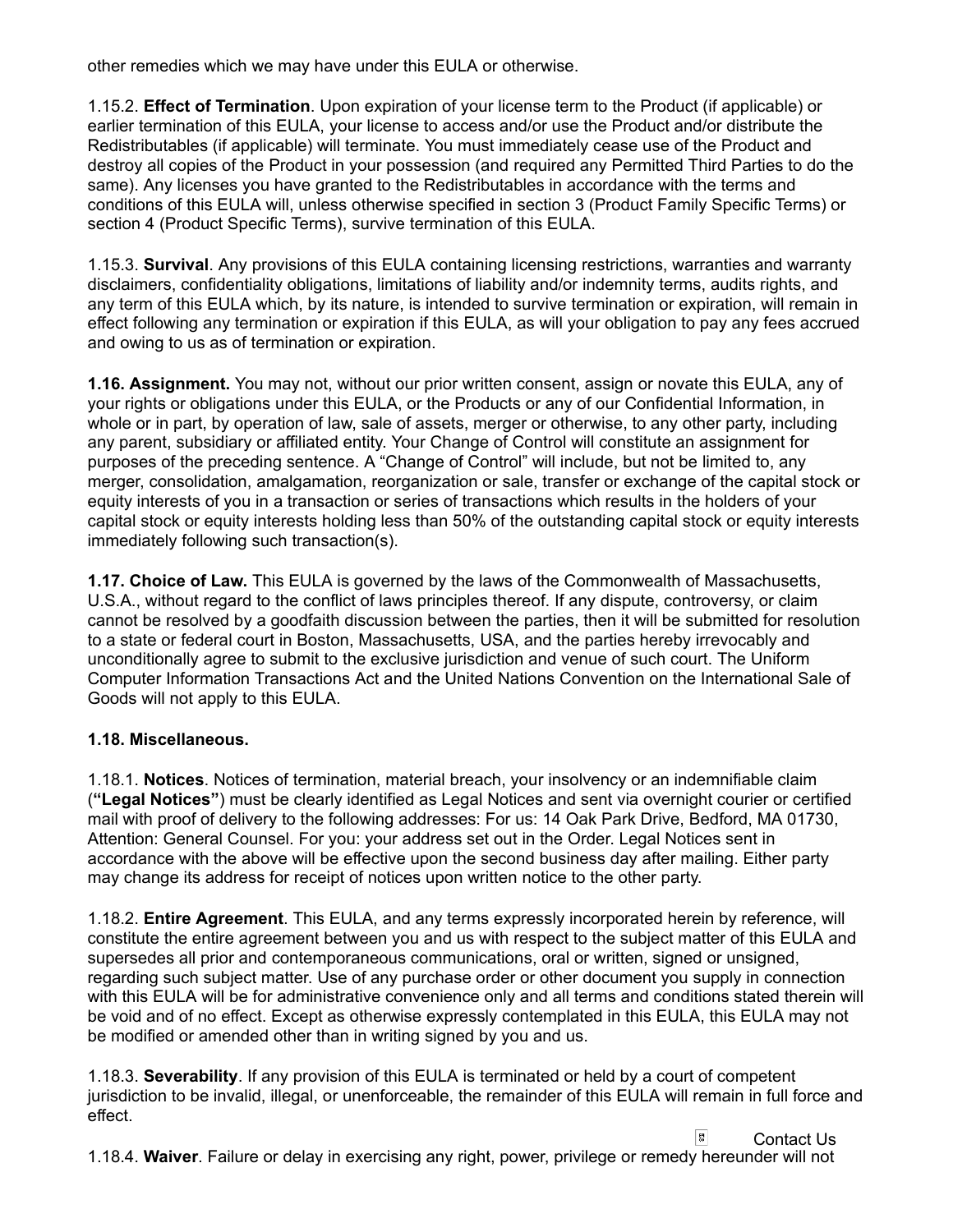constitute a waiver thereof. A waiver of default will not operate as a waiver of any other default or of the same type of default on future occasions.

1.18.5. English Language. This EULA has been drawn up in English at the express wish of the parties. Le présent contrat a été rédigé en anglais à la demande expresse des parties.

1.18.6. Force Majeure. Neither you nor we will be liable for any delay or failure to take any action required under this EULA (except for payment) due to any cause beyond the reasonable control of you or us, as the case may be, including, but not limited to unavailability or shortages of labour, materials, or equipment, failure or delay in the delivery of vendors and suppliers and delays in transportation.

1.18.7. Our Use of Our Affiliates. We may, at our discretion, engage one or more of our Affiliates in the fulfilment of our obligations, including, our obligations for delivery of the Product to you and/or the provision of any maintenance and support services.

#### 2.A. TERMS FOR ON-PREMISE PRODUCTS

2.A.1. Delivery. Unless otherwise specified by us, On-Premise Product(s) will be provided to you via electronic delivery, and delivery is deemed complete when the On-Premise Product(s) is/are made available at the electronic software download site specified by us and you are e-mailed or otherwise provided with any necessary instructions, password and/or license keys required for you to be able to access, download and install the On-Premise Product(s). If we provide the On-Premise Product(s) on physical media, shipping terms will be FOB shipping point.

2.A.2. **Updates**. Each Update to an On-Premise Product replaces part or all of the On-Premise Product (or earlier Update) previously licensed to you ("Replaced Product") and will terminate such previously licensed Replaced Product to the extent replaced by the Update; provided, however, that you may continue to operate the Replaced Product for up to ninety (90) days from delivery of the Update to allow you to complete your implementation of the Update. You must cease all use of the Replaced Product at the end of the ninety (90) day period. Each Update will be subject to the terms and conditions of this EULA, except that (i) to the extent the Update contains new or updated Special Notices, your use of any third party components shall be subject to section 1.2.7 of this EULA and the Special Notices accompanying the Update; and, (ii) to the extent section(s) 3 and/or 4 of the license agreement accompanying the Update contain(s) additional or conflicting terms and conditions related to new Products, components, features and/or functionality contained in the Update, or related to additions or modifications to the license definitions, license model or use restrictions, then your use of the Update will be subject to this EULA, as altered by such additional or conflicting terms and conditions of section(s) 3 and/or 4 of the license agreement accompanying the Update which must be accepted by you at the time you download or install the Update. If you do not agree to such additional or conflicting terms and conditions, do not download or install the Update.

2.A.3. Cloud Environment. You may upload the On-Premise Product(s) licensed to you pursuant to this EULA onto a cloud instance supplied by a third party, provided that the operation of the On-Premise Product(s) in the cloud instance complies with all license model restrictions and usage limitations applicable to the On-Premise Product(s). You may also allow the third party to upload, install, operate and/or use the On-Premise Products on the cloud instance, provided that the third party's access to and use of the On-Premise Products is solely for your benefit in accordance with the terms of this EULA. The third party will be considered a Permitted Third Party, and you will be responsible for the Permitted Third Party's compliance with this EULA in accordance with section 1.2.3 (Third Party Use).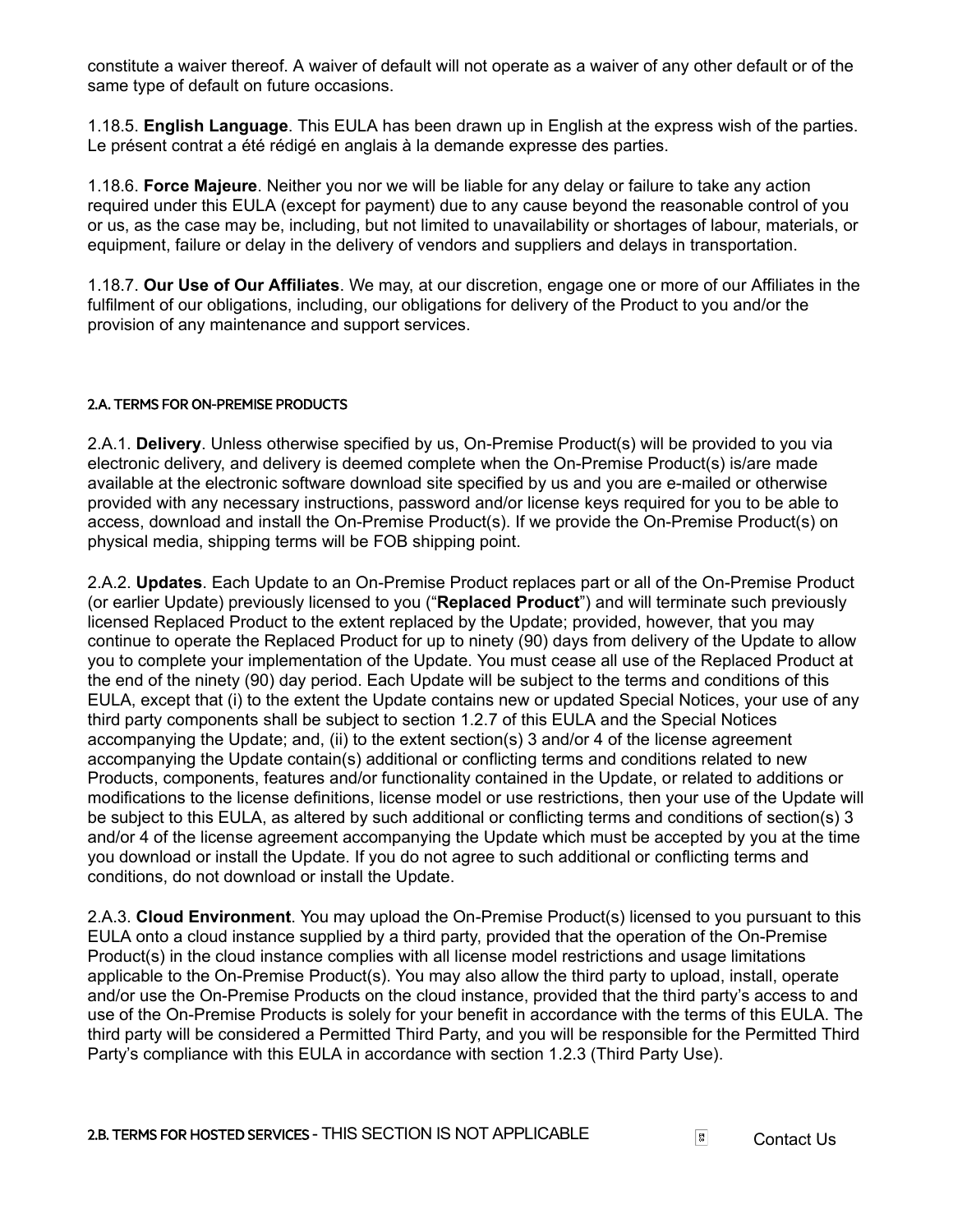#### 3. PRODUCT FAMILY SPECIFIC TERMS

This section specifies terms and conditions that are applicable to the following On-Premise Products: Progress Telerik UI for ASP.NET AJAX, Progress Telerik UI for WinForms, Progress Telerik UI for UWP, Progress Telerik UI for Silverlight, Progress Telerik UI for WPF, Progress Telerik UI for Xamarin, Progress Telerik UI for Blazor, Progress Telerik UI for WinUI, Progress Kendo UI, Progress Kendo UI Builder, Progress KendoReact, Progress Telerik UI for ASP.NET MVC, Progress Telerik UI for ASP.NET Core, Progress Telerik UI for JSP, and Progress Telerik UI for PHP, and any other Product with "Telerik UI for" or "Kendo" in the name and listed at https://www.telerik.com/purchase/license-agreements (each individually a "UI/Kendo Product" and collectively "UI/Kendo Products"), Progress Telerik Test Studio Ultimate, Progress Telerik Test Studio Dev Edition, Progress Telerik Test Studio Web & Desktop, Progress Telerik Test Studio Load, Progress Telerik Test Studio Run-Time Edition, Progress Telerik Test Studio Virtual User Pack, Progress Telerik Test Studio Licensing Server Add-on (and any other Product with the "Test Studio" in the name and listed at https://www.telerik.com/purchase/license-agreements (each individually a "Test Studio Product" and collectively "Test Studio Products"), Progress Telerik Reporting, Progress Telerik Report Designer, Progress Telerik Report Server, and Progress Telerik JustMock. The terms and conditions set forth in this Section 3 and in Section 4 apply to their respective Products whether you have obtained one or more of such Products individually or as part of the Progress DevCraft UI, Progress DevCraft Complete, and/or Progress DevCraft Ultimate Product (the "DevTools Collections"). The specific Product(s) to which you are granted a license hereunder shall be only those Product(s) identified in the Order or included as part of the DevTools Collection that is identified in the Order. For a list of Products included within each DevTools Collection please see: https://www.telerik.com/purchase.aspx#product-bundles . These terms and conditions will apply only to the extent your Licensed Developer (as defined below) is authorized to use either a DevTools Collection or an individual Product listed above. By way of example, if you purchase only the Progress Telerik JustMock license, your Licensed Developer may use only the Progress Telerik JustMock Product subject to these terms and conditions, but if you purchase the Progress DevCraft Complete license, your Licensed Developer may use all the Products included within the Progress DevCraft Complete collection subject to these terms and conditions.

If an Order specifies that one or more identified license(s) is/are an upgrade ("License Upgrade") to one or more previously acquired license(s) (for example, the upgrade of a single product license to a license for the use of a DevTools Collection, or the upgrade of a given DevTools Collection license to a license for a for a larger DevTools Collection), such License Upgrade shall, immediately upon the effective date of the applicable Order, replace the previously acquired license which formed the basis of the License Upgrade. Any fees previously paid by you for the replaced license(s) and/or any related Maintenance Periods (as defined below) are factored into the fees set forth in the Order for the License Upgrade; under no circumstances shall you be entitled to a refund of fees previously paid by you for the replaced license(s) and/or any related Maintenance Periods. For the avoidance of doubt, while a License Upgrade may increase the number of products available for use under a given license seat (i.e. increase the number of products available for use by your existing Licensed Developer), Licence Upgrades do not result in any duplication of licenses and do not increase the number of seats under a given license. An initial Maintenance Period may or may not be included with the purchase of a License Upgrade. The initial Maintenance Period (if any) applicable to the License Upgrade shall be as set forth in the Order and may be a term of less than or greater than one year depending upon a number of factors, including but not limited to, whether or not the license which formed the basis of the License Upgrade was under active maintenance and support at the time of the License Upgrade and the length of the Maintenance Period (if any) remaining at such time.

If a renewal Order specifies that one or more identified license(s) is/are a downgrade ("License Downgrade") from one or more previously acquired perpetual license(s) (the "Original License") (for example, if the Order specifies a downgrade of a DevTools Collection license to a license for a single product), then as of the effective date of the downgrade order, the License Downgrade shall replace the product), then as of the ensetted date of the domination stack, the Electric Doming the end copied Using the Original License for maintenance and support purposes. Other than the maintenance and support Using the Contact U renewal fee applicable to the License Downgrade, no additional fees shall be due for the License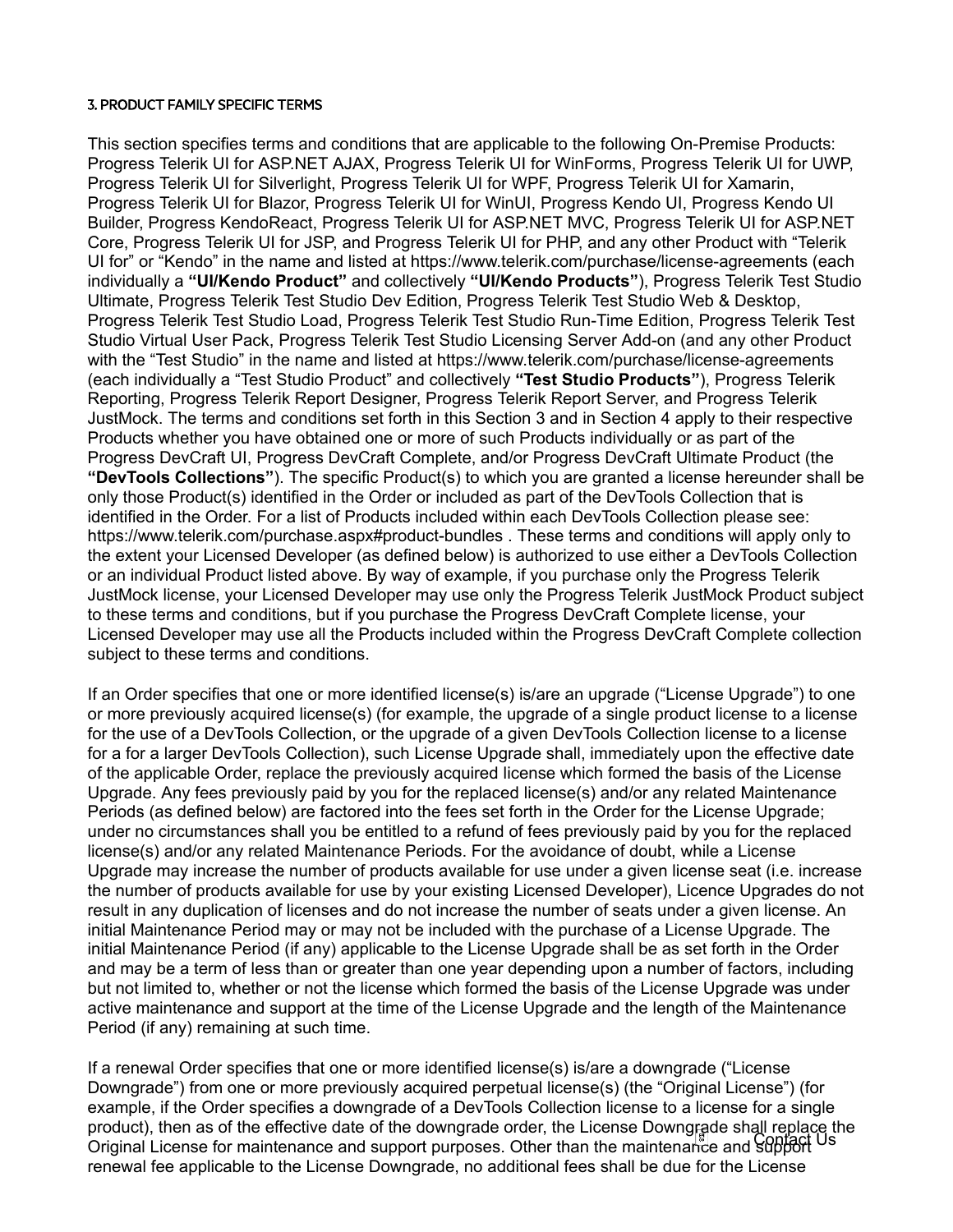Downgrade itself and under no circumstances shall you be entitled to a refund of fees previously paid by you for the Original License and/or any related Maintenance Periods. For the avoidance of doubt, while a License Downgrade will decrease the number of products under a given license seat for which you are entitled to receive maintenance and support, License Downgrades do not result in the termination of perpetual licenses granted under the Original License.

Default License Type for each of the above-referenced On-Premise Products: Perpetual, with the exception of: (i) Test Studio Products (which may be Perpetual or Subscription as set forth in the Order); and, (ii) any Products obtained under a Trial License.

## 3.1. Product Family Definitions.

Any defined term used in this section 3 (Product Family Specific Terms) but not defined herein will have the meaning ascribed to it in section 1 (General Terms and Conditions) or section 2.A (Terms for On-Premise Products).

3.1.2. "Licensed Developer" means one of your employees or third-party consultants authorized to develop Your Integrated Products specifically for you using the Product Package in accordance with this EULA. Each Licensed Developer is an Authorized User as defined in section 1.1.3 and all terms and conditions in section 1 (General Terms and Conditions) and section 2.A (Terms for On-Premise Software) pertaining to Authorized Users will apply to a Licensed Developer.

3.1.3. "Permitted End User" means your own end-user licensees, including but not limited to, your employees to whom you license and distribute a Product (or portions thereof) solely as part of Your Integrated Product in accordance with the redistribution terms specified in section 4 (Product-Specific Terms).

3.1.4. "Product Package" means the Product and the Documentation, collectively.

3.1.5. "Your Integrated Product" means those software applications which: (i) are developed by your Licensed Developers; (ii) add substantial functionality beyond the functionality provided by the incorporated components of the Product Package; and (iii) are not commercial alternatives for, or competitive in the marketplace with, the Product Package or any components of the Product Package.

3.2. Restrictions on Eligibility to Purchase a License. Content Management System, .NET, PHP, Java and/or JavaScript component vendors are not allowed to use the Product Package without our express permission. If you or the company you represent is a Content Management System, .NET, PHP, Java or JavaScript component vendor, you may not purchase a license for or use the Product Package unless you contact us directly and obtain permission.

3.3. Required Quantity of Licensed Developers. Licensed Developers must correspond to the maximum number of seats you have purchased for the Product Package from us hereunder. This means that, at any given time, the number of Licensed Developers cannot exceed the number of seats that you have purchased from us and for which you have paid us all the applicable license fees pursuant to this EULA. The Product Package is in "use" on a computer when it is loaded into temporary memory (i.e. RAM) or installed into permanent memory (e.g. hard disk or other storage device). Your Licensed Developers may install the Product Package on multiple machines, so long as the Product Package is not being used simultaneously for development purposes at any given time by more Licensed Developers than you have seats.

### 3.4. Trial License.

3.4.1. License Grant. If you downloaded the free trial license for the Product Package ("Trial License"), then your use of the Product Package is subject to the limitations and conditions specified in section 1.2.5 (Limitations on Evaluation or Trial Licenses). Without limiting the foregoing, y**∂ontærhots** allowed to integrate the Product Package into end products or use it for any commercial, productive or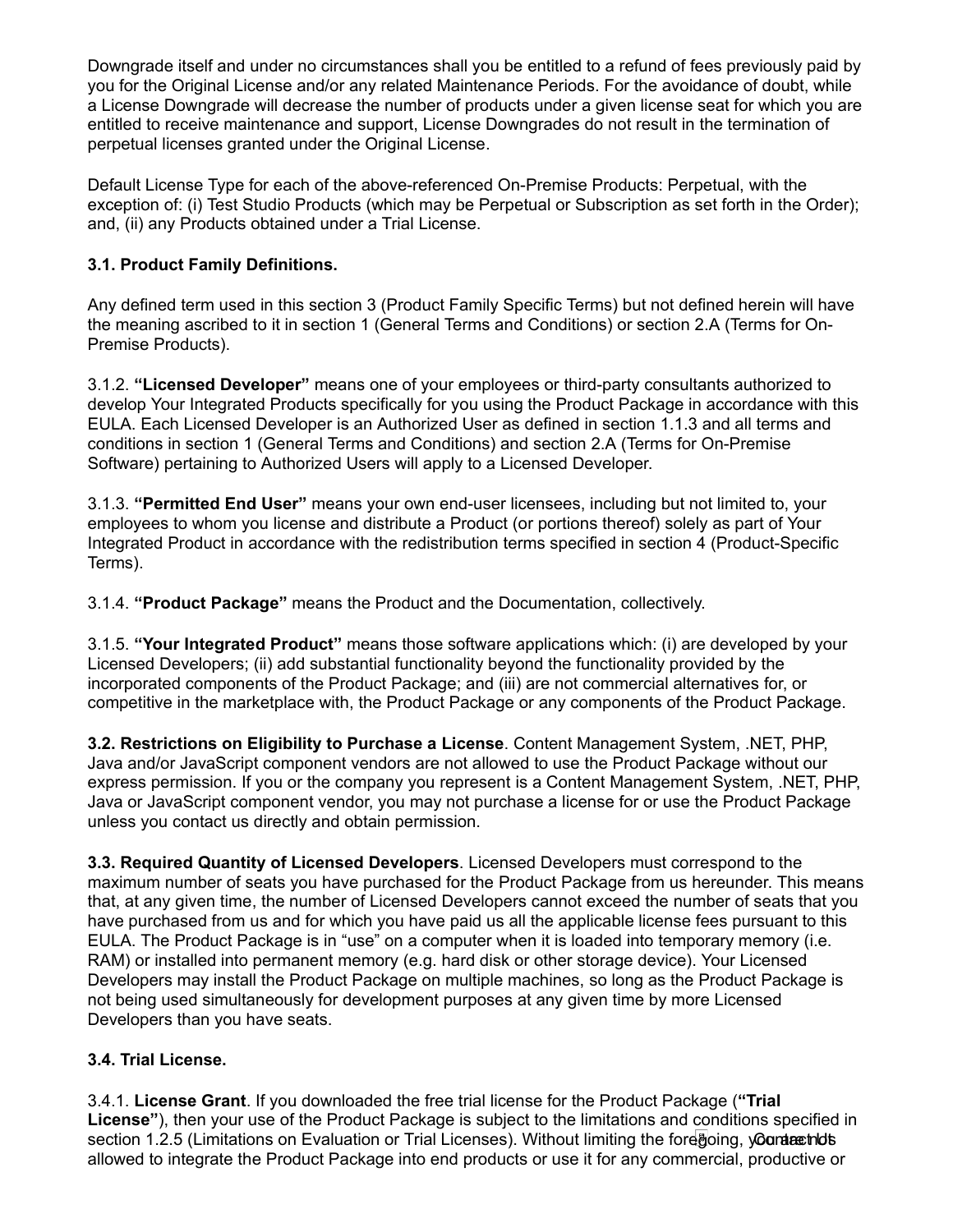training purpose. You may not redistribute the Product Package. The term of the Trial License will be 30 days. If you wish to continue using the Product Package beyond the expiration of the Trial License, you must purchase the applicable Developer License, as defined in section 4 (ProductSpecific Terms).

3.4.2. Support – Trial License. As described in greater detail here: https://www.telerik.com/purchase /support-plans, and subject to the limitations and restrictions described in the Fair Usage Policy set forth below, you are entitled to enter support requests via our ticketing system with a 72 hour response time (excluding Saturdays, Sundays and holidays) for thirty (30) days after download of your initial Trial License. For avoidance of doubt, you are not entitled to additional support requests for any Trial Licenses of the same or successor Products downloaded after your initial download (e.g. to evaluate a new release), for a period of one (1) year from the date of your initial download.

3.4.3. Updates – Trial License. At our sole discretion, you may receive certain Updates for the Product Package version you are evaluating. If Progress makes Updates to the Product Package available to you, such Updates replace and/or supplement (and may disable) the version of the Product Package that formed the basis for your eligibility for the Update. You may use the resulting updated Product Package only in accordance with the terms of this Trial License. For the avoidance of doubt, Updates do not restart the term of the Trial License.

## 3.5. Support and Updates – Developer License

3.5.1. Support. For any applicable period for which you have purchased maintenance and support (the "Maintenance Period"), you will receive minor and major Updates for the Product Package, and will be entitled to receive support, each as described in further detail below. Except as otherwise set forth in Section 4, during the Maintenance Period, you are entitled to either the "Lite", "Priority", or "Ultimate" support package as determined at time of purchase and set forth on the Order and described in greater detail here: https://www.telerik.com/purchase/support-plans subject to the limitations and restrictions described in the following Fair Usage Policy. You will lose the right to receive support and Updates at the end of your Maintenance Period, unless you renew your access to updates and support for additional Maintenance Period(s) with us at additional cost. Your level of support (Lite, Priority or Ultimate) is determined at the time of initial license purchase. You may upgrade your level of support for individually purchased Products at any time during an active Maintenance Period provided we continue to make such levels of support generally available. Any support level upgrades (if purchased) and all access to support and Updates thereunder will be bound to the term of the then active Maintenance Period (i.e. the renewal/expiration date of your Maintenance Period will not change as a result of the support level upgrade). The level of support for all Products obtained as part of a DevTools Collection is determined according to the level of support specified for such DevTools Collection here: http://www.telerik.com /purchase/support-plans/devtools and may not be upgraded or downgraded. The following additional terms apply to support hereunder:

(a) We may apply a Fair Usage Policy that allows us to limit or terminate your access to any or all of the support services if your use of the support services is determined by us, in our sole and reasonable discretion, to be excessive.

(b) In no event will we provide support of any kind to your Permitted End Users.

3.5.2. Updates. During the Maintenance Period, you will be eligible to receive all major Updates and minor Updates for the version of the Product Package that you license hereunder. Notwithstanding anything to the contrary in Section 2.A.2., with respect to: the UI/Kendo Products, Progress Telerik Reporting, Progress Telerik Report Designer, Progress Telerik Report Server, and Progress Telerik JustMock, you are not required to delete a Replaced Product ninety (90) days from delivery of the Update. You may continue to operate the Replaced Product for the duration of the term of the license governing use of the Replaced Product that was granted to you by us (or our predecessor in interest) upon initial delivery of the Replaced Product. For the avoidance of doubt, the foregoing does not expand the scope or quantity of licenses granted to you pursuant to any Order. Replaced Products may only be used by your Licensed Developer(s) (and in the case of Progress Telerik Report Server and Progress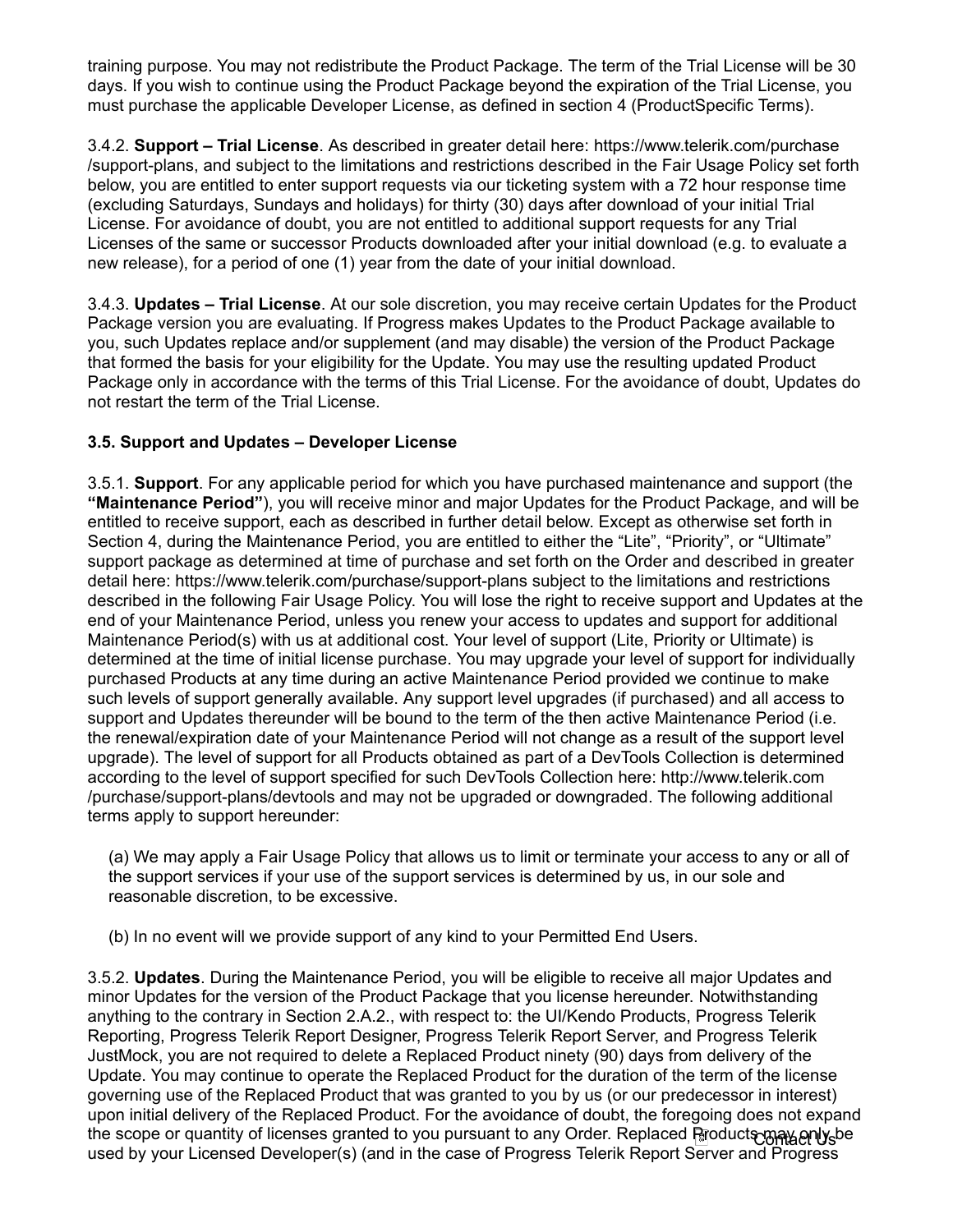Telerik Report Designer, your CAL User(s)) who is/are licensed to use the updated Product Package hereunder. A Progress Telerik Report Server Replaced Product may not be used on any Domains that are different from or additional to the Domains on which you are licensed to use the Progress Telerik Report Server updated Product Package. Use of any Replaced Product is at your sole discretion and risk. Replaced Products are as-is and without warranty of any kind. Notwithstanding anything to the contrary herein, Progress: (a) hereby disclaims all warranties expressed hereunder or otherwise expressed or implied; (b) shall assume no indemnification obligations; and, (c) shall have no liability for damages of any kind, related to and/or resulting from the Replaced Products and/or the use thereof. Progress shall have no obligation to maintain or provide support for any Replaced Products.

### 3.5.3. Maintenance and Support Auto Renewal Program.

(a) You may elect to enroll in the Maintenance and Support Auto Renewal Program at the time of purchase for a license purchased online at www.telerik.com or at any time thereafter by enabling auto renew within your www.telerik.com account ("Your Account") and/or by contacting us directly. By enrolling in the Maintenance and Support Auto Renewal Program, you understand and agree that your access to Updates and support will automatically renew for subsequent one-year Maintenance Periods for the entire time that you remain actively enrolled in the Maintenance and Support Auto Renewal Program.

(b) As a condition of your initial and continued enrolment in the Maintenance and Support Auto Renewal Program, you agree to keep your credit card, billing, and contact information up-to-date at all times via Your Account. You may change your auto renewal preference at any time within Your Account or by contacting us directly. We may switch your auto renewal preference to "off" at any time we determine or suspect that your credit card, billing, and/or contact information is out of date, inaccurate, or fraudulent. We may disable or discontinue the Maintenance and Support Auto Renewal Program at any time for any reason without providing advance notice to you.

(c) Once you have enrolled in the Maintenance and Support Auto Renewal Program, unless you set the auto renewal preference to "off" in your account prior to the end of your existing Maintenance Period, your access to Updates and support will automatically renew, and you authorize us (without notice) to collect the thenapplicable fee and any taxes for the renewal Maintenance Period, using the credit card or billing credentials that you provided with respect to your initial purchase and/or your enrollment in the Maintenance and Support Auto Renewal Program. All payments are nonrefundable, even if you or your Licensed Developers stop using the Product and/or stop using or accessing support and Updates. The fees and features applicable to support and Updates may change over time. Your access will be renewed at an annual fee of 50% of the retail cost of a new Product license (at the time of renewal), and at the level we, in our sole discretion, identify as being closest to that which was provided during your previous Maintenance Period.

3.6. Source Code. Progress may make the source code for certain Product Packages available to you hereunder. Any Product Package source code that is provided to you by us hereunder, is provided so that your Licensed Developers can create modifications under the terms of this EULA and subject to the following conditions:

(a) While we do not claim any ownership rights in Your Integrated Products, any modifications your Licensed Developers develop to the Product Package source code will be our exclusive property, and you agree to and hereby do assign all right, title and interest in and to such modifications and all rights associated therewith to us.

(b) You will be entitled to use modifications of the Product Package's source code developed by your Licensed Developers under the terms of this EULA and we grant you a license to use such modifications pursuant to the applicable Developer License grant set out in section 4 (Product-Specific Terms).

Contact Us

(c) You acknowledge that the Product Package's source code is confidential and contains our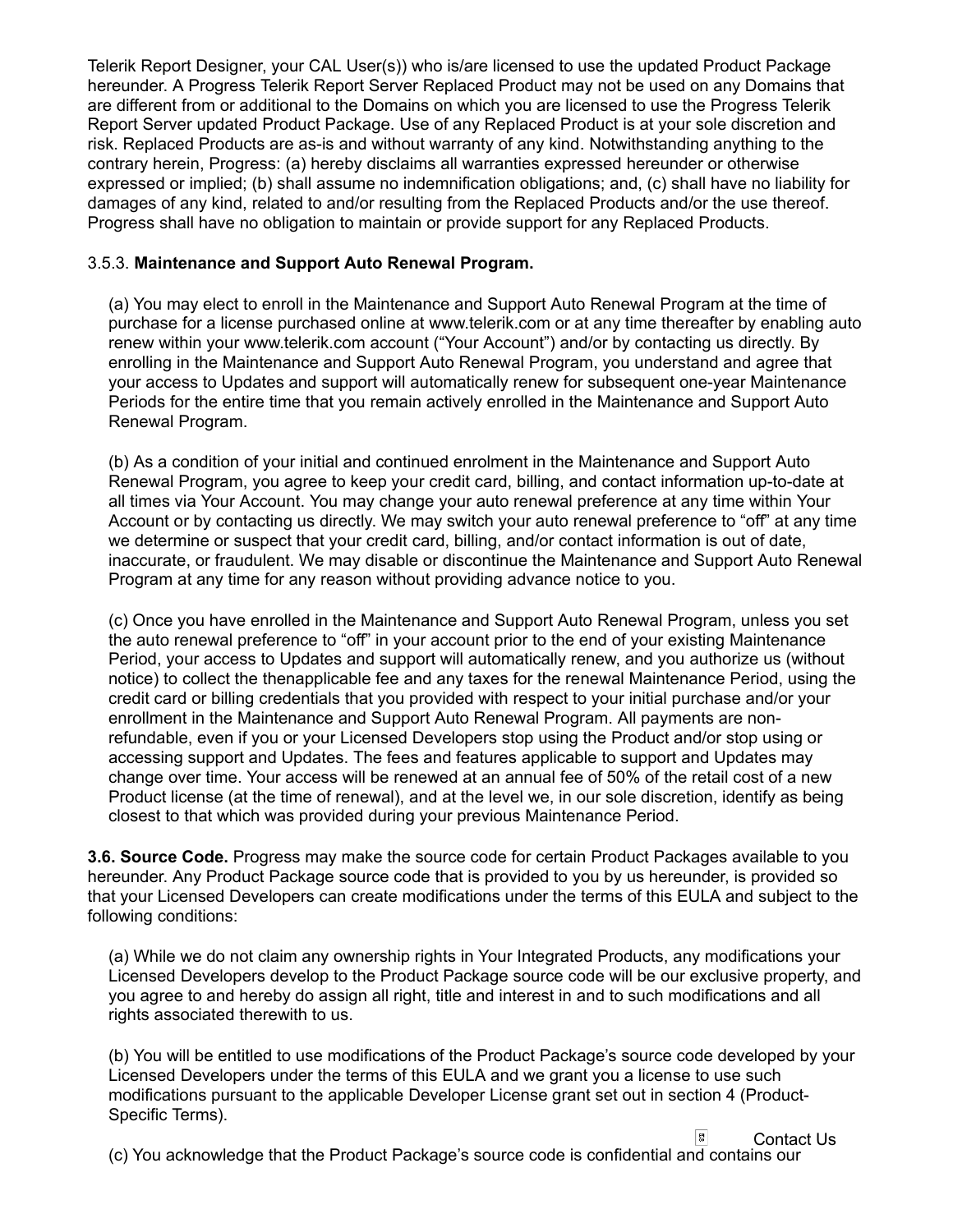valuable and proprietary trade secrets. Except as otherwise expressly provided in this EULA, under no circumstances may any portion of the Product Package's source code or any modified version of the source code be distributed, disclosed or otherwise made available to any third party.

(d) We DO NOT provide technical support for any source code that has been modified by any party other than us.

(e) The Product Package's source code is provided "as is", without warranty of any kind. Refunds are not available for any licenses that include a right to receive source code.

3.7. No Trademark License. You may not use our product names, logos or trademarks to market Your Integrated Product.

3.8. Destruction Requirement upon Termination. Upon termination of this EULA, all licenses granted to you hereunder will terminate automatically and the terms of section 1.15.2 (Effect of Termination) will apply. Additionally, you must destroy: (i) all copies of the Product Package not integrated into a live, functioning instance(s) of Your Integrated Product(s) already installed, implemented and deployed for your Permitted End Users, and (ii) any product and company logos provided by us in connection with this EULA.

**3.9. Product Discontinuance.** We reserve the right to discontinue any Product Package or any component of any Product Package, whether offered as a standalone product or solely as a component, at any time. However, we are obligated to provide support in accordance with the terms of this EULA for the discontinued Product Package or any discontinued component of the Product Package for a period of one year after the date of discontinuance (provided you are under an active Maintenance Period).

#### 4. PRODUCT SPECIFIC TERMS

Any defined term used in this section 4 (Product-Specific Terms) but not defined herein will have the meaning ascribed to it in section 1 (General Terms and Conditions),section 2.A (Terms for On-Premise Products), or 3 (Product Family Specific Terms).

#### 4.A UI Products, Kendo Products, Progress Telerik Reporting, and Progress Telerik Report Designer

This section specifies terms and conditions that are applicable to the UI Products, Kendo Products, Progress Telerik Reporting, and Progress Telerik Report Designer. Progress distributes the Progress Telerik Report Designer Product in connection with the Progress Telerik Reporting Product and the Progress Telerik Report Server Product. The terms and conditions governing your use of the Progress Telerik Report Designer Product are dependent upon whether you obtained the Progress Telerik Report Designer Product in connection with the Progress Telerik Reporting Product or the Progress Telerik Report Server Product. This section 4.A sets forth the terms and conditions for your use of the Progress Telerik Report Designer Product as distributed by us in connection with the Progress Telerik Reporting Product.

### 4.A.1. License.

Subject to the terms of this EULA, we grant to you the following limited, non-exclusive, non-transferable license (the "License") to use the UI Products, Kendo Products, Progress Telerik Reporting Product, and Progress Telerik Report Designer Product (each as applicable) as set out herein. You are granted either a Trial License pursuant to section 3.4 (Trial License) or a developer license ("Developer License") pursuant to section 4.A.1.1 (Developer License). Which version of the License applies (i.e., Trial License or Developer License) is determined at the time of the License purchase.  $\begin{array}{c} \hline \end{array}$  Contact Us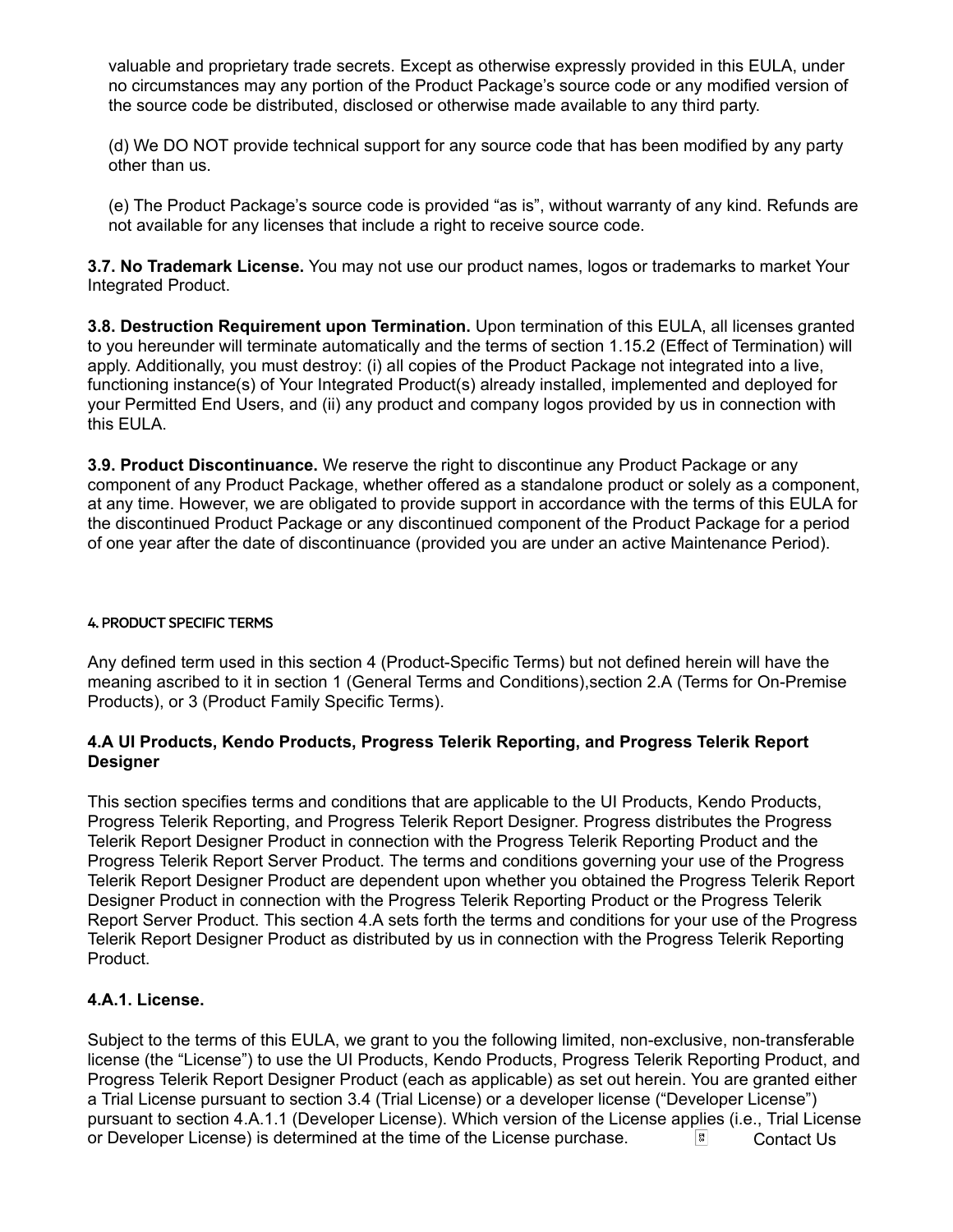## 4.A.1.1. Developer License.

4.A.1.1.1. License Grant. If you purchase a Developer License, your Licensed Developers may use (as applicable based on the Product(s) identified in the Order or included in the DevTools collection(s) identified in the Order): (a) the UI Products Product Package in object code form and source code form (if provided) in accordance with Section 3.6 (Source Code) only in the development of Your Integrated Products; (b) the Kendo Products Product Packages in minified form, and source code form (if provided) in accordance with section 3.6 (Source Code) only in the development of Your Integrated Products; (c) the Progress Telerik Reporting Product Package in object code form only and only in the development of Your Integrated Products; and/or, (d) the Progress Telerik Report Designer Product Package in object code form only and only in conjunction with your licensed use of the Progress Telerik Reporting Product. You may also embed copies of the UI Products, Kendo Products and/or the Progress Telerik Reporting Product in Your Integrated Products that you license and distribute to your Permitted End Users solely in accordance with the requirements set out in section 4.2 (Redistribution under Developer License).

4.A.1.1.2. Testing and Building License. If you purchase a Developer License, you may also use (as applicable based on the Product(s) identified in the Order or included in the DevTools collection(s) identified in the Order) the UI Products Product Package, Kendo Products Product Package, and/or Progress Telerik Reporting Product Package in the testing and building of Your Integrated Products. Testing consists of one or more of the following functions: retrieving source code developed by your Licenced Developers from the source control repository, and/or using a compiled version of Your Integrated Product, for the purposes of quality assurance (i.e. writing tests and manually testing). Building consists of one or more of the following functions: retrieving code developed by Your Licensed Developers from the source control repository, compiling such code (without making or performing any modifications, customizations, configurations, or further development actions which utilize or impact the Products) and checking dependencies and modules, running automated unit tests, linking libraries and code, building and storing artifacts, archiving build logs, and publishing/distributing Your Integrated Products to your Permitted End Users. This testing and building license is not limited to a number of seats.

## 4.A.2. Redistribution under Developer License.

4.A.2.1. Redistribution License grant. If you have purchased a Developer License, you may distribute (as applicable based on the Product(s) identified in the Order or included in the DevTools collection(s) identified in the Order): (i) the UI Products and the Progress Telerik Reporting Product in object code form only as embedded in Your Integrated Products, (ii) the Kendo Products in minified form only as embedded in Your Integrated Products, and/or (iii) the Progress Telerik Report Designer Product in object code form for use solely in conjunction with the Progress Telerik Reporting Product as embedded in Your Integrated Products. The distributions permitted under subsections i, ii, and iii of this section 4.A.2.1 may be made only to Permitted End Users and only in accordance with the terms of this section and section 1.2.6 (Redistribution). You are not permitted to distribute any of the Products pursuant to this section: as a standalone product, or as a part of any product other than Your Integrated Product, or in any form that allows any Product (or portion thereof) to be reused by any application other than Your Integrated Product. For avoidance of doubt, your Permitted End Users are not allowed to use the Products, or any portions thereof, for software development or application development purposes unless they also purchase a separate Developer License from us for each of the users. You are not allowed to, and are expressly prohibited from, granting your Permitted End Users any right to further sublicense the Products or any portions thereof. You must include a valid copyright message in Your Integrated Products in a location viewable by Permitted End Users that will serve to protect our copyright and other intellectual property rights in the Products.

4.A.2.2. Limited Use and Distribution of ODBC drivers. ODBC drivers, if any, included as part of the Progress Telerik Reporting Product hereunder may be used for the sole purpose of enabling connectivity between the Progress Telerik Reporting Product (as embedded in Your Integrated Product) and certain data sources. Progress grants you a limited right to distribute the ODBC drivers in machine-readable. form to your Permitted End Users only as embedded in Your Integrated Products and in accordance with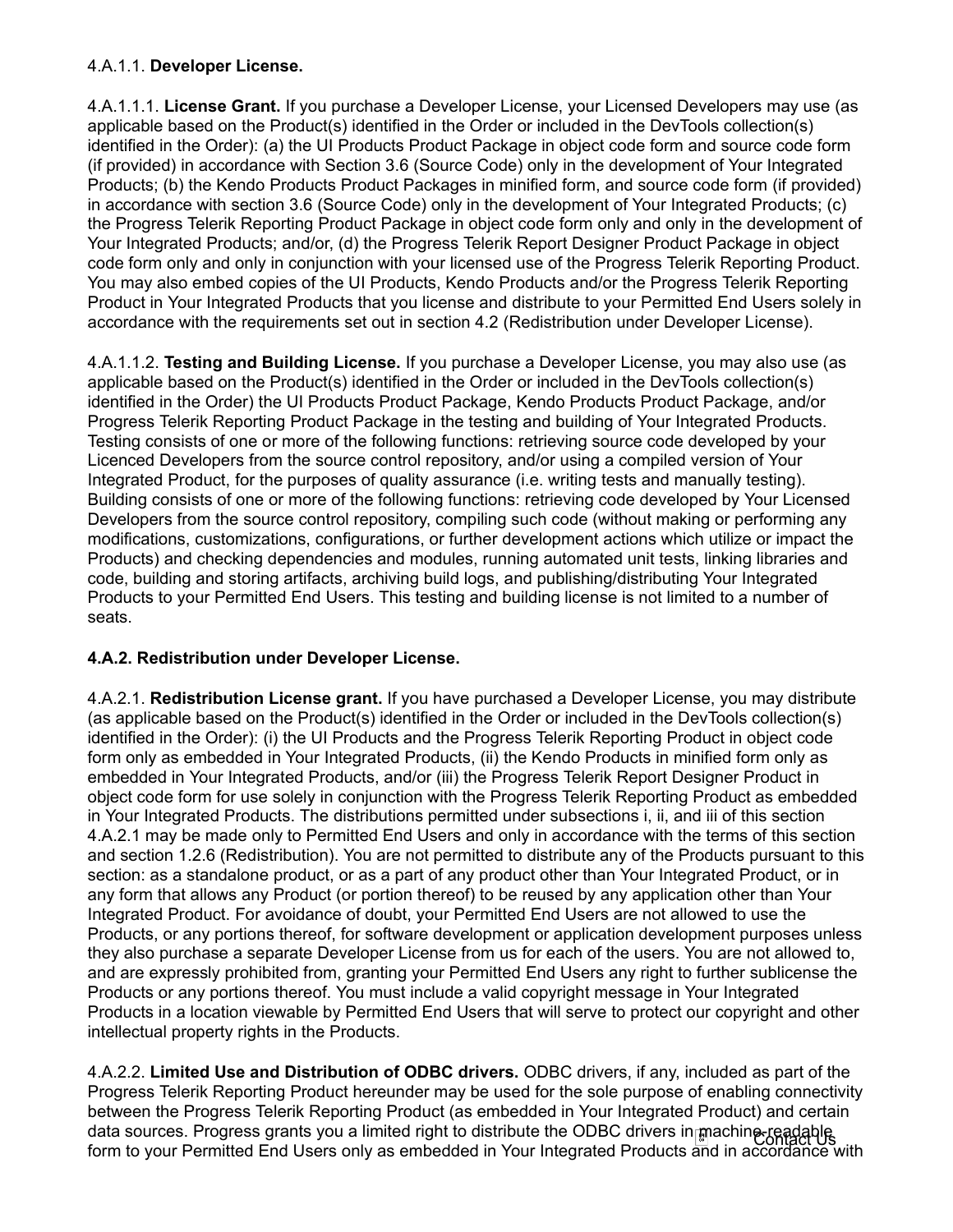Section 4.A.2.1, Section 1.2.6, and the requirements set forth in this Section 4.A.2.2. In addition to the forgoing requirements, any and all distributions of the OBDC Drivers must also be accompanied by the NOTICES.TXT file specific to such ODBC driver(s) which was provided to you by us at the time you received such ODBC driver(s).

## 4.B Progress Telerik Report Server

This section specifies terms and conditions that are applicable to the following Products: Progress Telerik Report Server and Progress Telerik Report Designer. Progress distributes the Progress Telerik Report Designer Product in connection with the Progress Telerik Report Server Product and the Progress Telerik Reporting Product. The terms and conditions governing your use of the Progress Telerik Report Designer Product are dependent upon whether you obtained the Progress Telerik Report Designer Product in connection with the Progress Telerik Report Server Product or the Progress Telerik Reporting Product. This section 4.B sets forth the terms and conditions for your use of the Progress Telerik Report Designer Product as distributed by us in connection with Progress Telerik Report Server Product.

## 4.B.1. Product-Specific Definitions.

4.B.1.1. "Client Access License User" and/or "CAL User" means an individual user, whether within your company or employed by the entity for which you develop, host, or manage a Domain using the Report Server License (if applicable) granted hereunder, who: (a) subject to the same conditions and limitations applicable to you herein, has been assigned a unique username and password that authorizes such individual to access and use the Report Server Software in accordance with this EULA; and (b) you, to the extent permitted by applicable law, hereby agree to assume all liability and responsibility for all acts and omissions as if such acts or omissions were your own. CAL Users are specific to the Domain to which they have been registered.

4.B.1.2. "Development Domain" means a domain name used for a Development Purpose.

4.B.1.3. "Development Purpose" means use or deployment of the Progress Telerik Report Server Product solely for access by Licensed Developers and solely for development, quality assurance, testing and staging purposes prior to the use or deployment of the Progress Telerik Report Server Product for a Production Purpose.

4.B.1.4. "Domain" means a single internet protocol ("IP") resource identified and located by a single IP address, uniform resource locator, and/or fully qualified domain name (aka an absolute domain name) for which the CAL Users are registered.

4.B.1.5. "Production Domain" means a Domain name used for a Production Purpose.

4.B.1.6. "Production Purpose" means use or deployment of the Progress Telerik Report Server Product for access by your CAL Users in accordance with Section 4.B.2.

4.B.1.7. "Report" and/or "Reports" means the resulting product which is designed using the Progress Telerik Report Designer Product and accessed through the Progress Telerik Report Server Product.

4.B.1.8. "Support Contact" is the individual designated in the Order as the license holder.

## 4.B.2. License.

Subject to the terms of this EULA, we grant to you the following limited, non-exclusive, non-transferable license (the "License") to use the Progress Telerik Report Server Product as set out herein. You are granted either a Trial License pursuant to section 3.4 (Trial License) or a paid license ("Paid License") pursuant to section 4.B.2.1 (Paid License). Which version of the License applies (i.e., Trial License of the  $\ell$ Paid License) is determined at the time of the License purchase.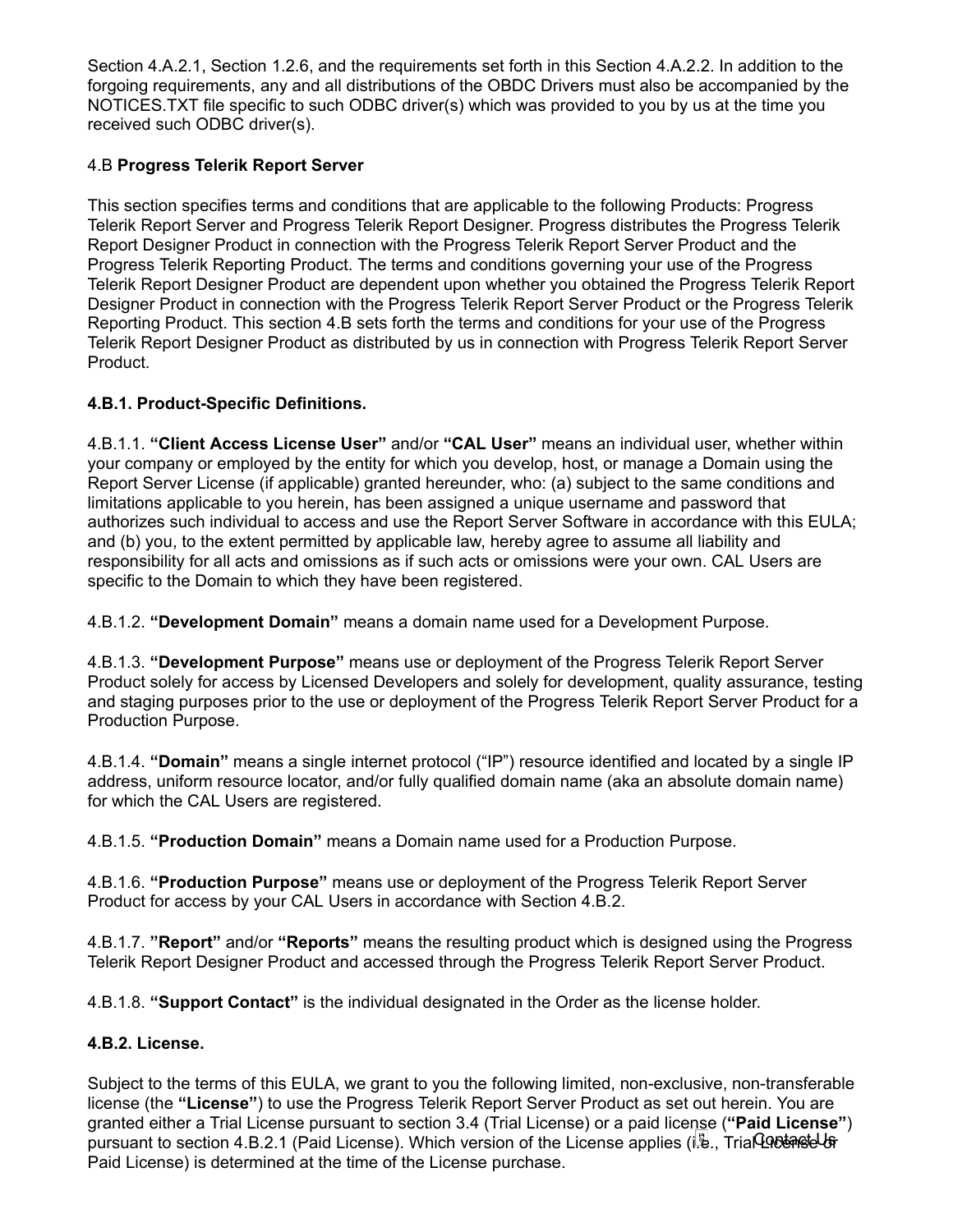### 4.B.2.1. Paid Software License

4.B.2.1.1. Paid Software License Grant. If You purchased a Paid License to the Progress Telerik Report Server Product (either as an individual Product identified in the Order or as included in the DevTools collection(s) identified in the Order), then, subject to the terms and conditions set forth in this Agreement, you may permit your Licensed Developers to install one instance of the Progress Telerik Report Server Product in object code form only on each Production Domain for which you have purchased such right from us (a "Licensed Instance") for access by the CAL Users that you have registered to that Domain only, and your CAL Users may: (i) use the Progress Telerik Report Designer Product Package in object code form only in the design and/or alteration of your Reports that you upload to your Licensed Instance of the Report Server Product; and (ii) access your Licensed Instance of the Progress Telerik Report Server Product for the purposes of uploading, editing and viewing your Reports and all additional functionality that the Progress Telerik Report Server Product exposes, by design, for your CAL Users. In addition, you may also permit your Licensed Developers to install one instance of the Progress Telerik Report Server Product in object code form only on up to two Development Domains (each a "Development Instance"). Each Development Instance must corresponds to your Licensed Instance. Your Development Instances may only be accessed by your Licensed Developers and only for Development Purposes.

## 4.B.2.1.2. Product Scope of Use.

4.B.2.1.2.1. You may only grant the access and use rights (outlined above) to your CAL Users and only in accordance with the terms of this section and section 1.2.6 (Redistribution).

4.B.2.1.2.2. Your Licensed Developer may only install, use and access the Report Server Product on those Domains for which you have paid the applicable license fees. The Report Server Product may not be accessed from other Domains at any time unless you purchase additional Domains for an additional fee. Each of your CAL Users must be registered to a specific Domain and the total number of CAL Users permitted to access any Domain must correspond to the maximum number of seats you have purchased for such Domain from Progress hereunder. This means that, at any given time, the number of CAL Users you permit to access any Domain must not exceed the maximum number of seats that you have purchased from us hereunder for such Domain and for which you have paid us all applicable license fees pursuant to this EULA and/or the Order. The Progress Telerik Report Designer Product is in "use" on a computer when it is loaded into temporary memory (i.e. RAM) or installed into permanent memory (e.g. hard disk or other storage device). Your CAL Users may install the Report Designer Product Package on multiple machines, so long as the Report Designer Product Package is used only by registered CAL Users. You may not and may not permit others to distribute the Progress Telerik Report Server Product Package (or any portions thereof) or the Progress Telerik Report Designer Product Package (or any portions thereof). Your Reports may not be accessed by anyone except as: (i) set forth herein in; (ii) with data generated via the Progress Telerik Reporting Product; and (iii) through the Progress Telerik Report Server Product. At no time may the Progress Telerik Report Server Product Package (or any portions thereof) or the Progress Telerik Report Designer Product Package (or any portions thereof) (i) be used for any purposes by anyone other than your Licensed Developer or your CAL Users or (ii) be used by more than the number of CAL Users seats that you purchased and registered to a Domain in accordance with the License hereunder.

## 4.B.3. Additional Support Terms for Progress Telerik Report Server and Progress Telerik Report Designer

4.B.3.1. During the Maintenance Period, your Support Contact may access the applicable support package. We will provide support in response to requests made from your Support Contact only. In no event will we provide support of any kind to your CAL Users.

## 4.C Progress Telerik JustMock

 $\frac{54}{90}$ Contact UsThis section specifies terms and conditions that are applicable to the Progress Telerik JustMock Product.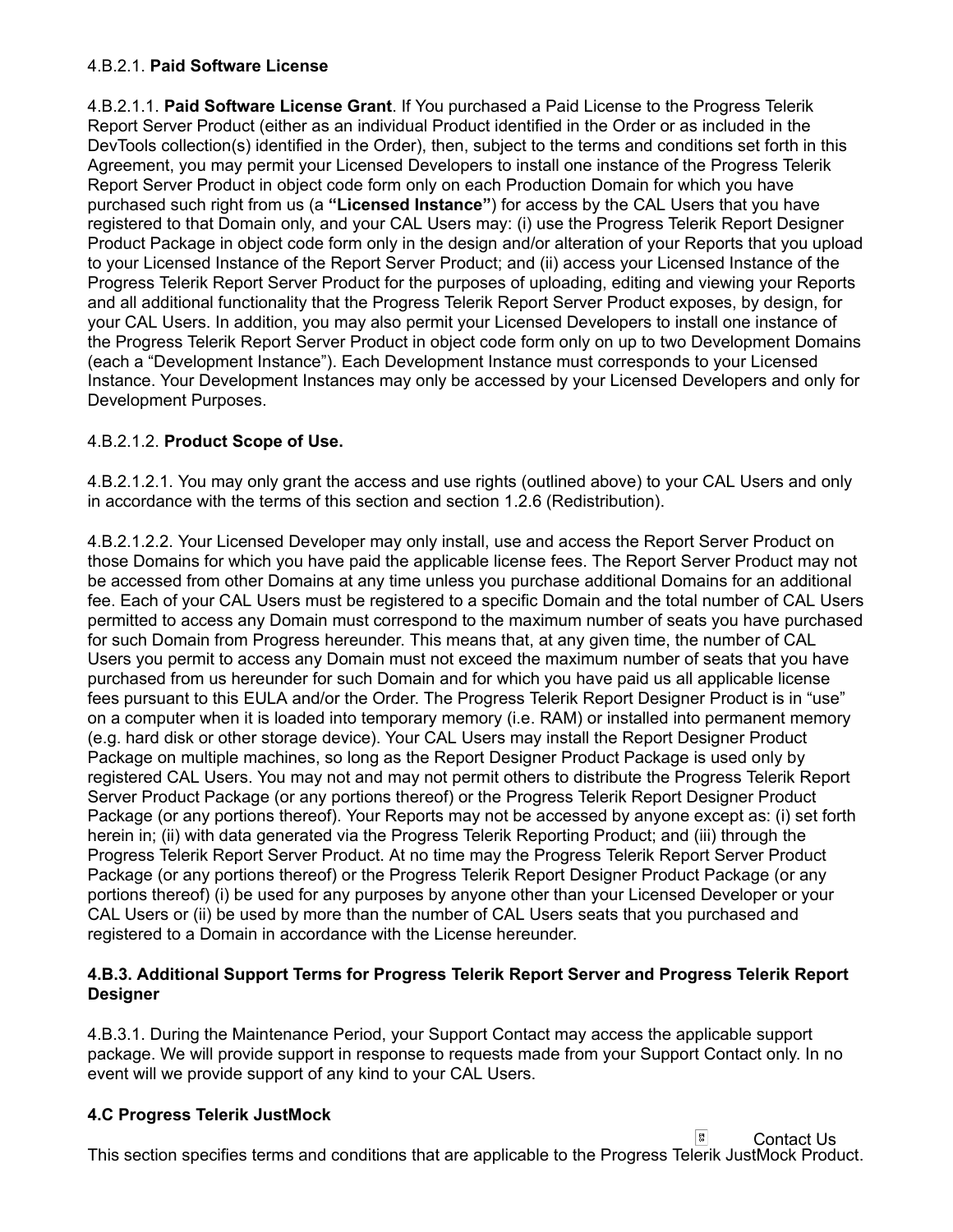## 4.C.1. License.

Subject to the terms of this EULA, we grant to you the following limited, non-exclusive, non-transferable license (the "License") to use the Progress Telerik JustMock Product as set out herein. You are granted either a Trial License pursuant to section 3.4 (Trial License) or a developer license ("Developer License") pursuant to section 4.C.1.2. (Developer License). Which version of the License applies (i.e., Trial License or Developer License) is determined at the time of the License purchase.

## 4.C.1.2. Developer License.

4.C.1.2.1. License Grant. If you purchase a Developer License to the Progress Telerik JustMock Product (either as an individual Product identified in the Order or as included in the DevTools collection(s) identified in the Order), your Licensed Developers may install and use the Progress Telerik JustMock Product Package in object code form only.

4.C.1.2.2. Progress Telerik JustMock Product Scope of Use. Your number of Licensed Developers must correspond to the maximum number of seats you have purchased from us hereunder. This means that, at any given time, the number of Licensed Developers cannot exceed the number of seats that you have purchased from Progress and for which you have paid us all applicable license fees pursuant to the EULA and the Order. The Progress Telerik JustMock Product is in "use" on a computer when it is loaded into temporary memory (i.e. RAM) or installed into permanent memory (e.g. hard disk or other storage device). Your Licensed Developers may install the Progress Telerik JustMock Product on multiple machines, so long as the Progress Telerik JustMock Product is not being used simultaneously for development purposes at any given time by more Licensed Developers than you have seats.

4.C.1.2.3. License Limitations. You may not distribute, redistribute, sell, resell, transfer, rent, lease, or sublicense the Progress Telerik JustMock Product Package or any portions thereof.

## 4.D Progress Telerik Test Studio

This section specifies terms and conditions that are applicable to the Test Studio Products.

## 4.D.1. License.

Subject to the terms of this EULA, we grant to you the following limited, non-exclusive, non-transferable license (the "License") to use the Progress Telerik Test Studio Product as set out herein. You are granted either a Trial License pursuant to section 3.4 (Trial License) or a paid license ("Paid License") pursuant to section 4.D.1.2. (Paid License). Which version of the License applies (i.e., Trial License or Paid License) is determined at the time of the License purchase.

### 4.D.1.2. Paid License.

4.D.1.2.1. License Grant. If you purchase a Paid License you may install and your Authorized Users may use the applicable Test Studio Products Product Package (as applicable based on the Product(s) identified in the Order or included in the DevTools collection(s) identified in the Order) in executable, object code form on one machine and only for the duration of the License Term (as described below). The Test Studio Products are each licensed per machine. This means the Test Studio Products Product Package may not be activated nor running at the same time on different computers or virtual machines. The machine on which the Test Studio Products Product Package is installed can be used by multiple Authorized Users as long as only one (1) Authorized User is using the machine at a given time.

4.D.1.2.2. Virtual User Packs License. The Progress Telerik Test Studio Ultimate Product and Progress Telerik Test Studio Load Product each include a limited number of licenses for the use of the Progress Telerik Test Studio Virtual User Pack Product, additional licenses for the Progress Telerik Test Studio Virtual User Pack Product may also be purchased from us. If you have obtained a $\mathbb B$ aid Li**œnstato ⊌is**her the Progress Telerik Test Studio Ultimate Product, Progress Telerik Test Studio Load Product, and/or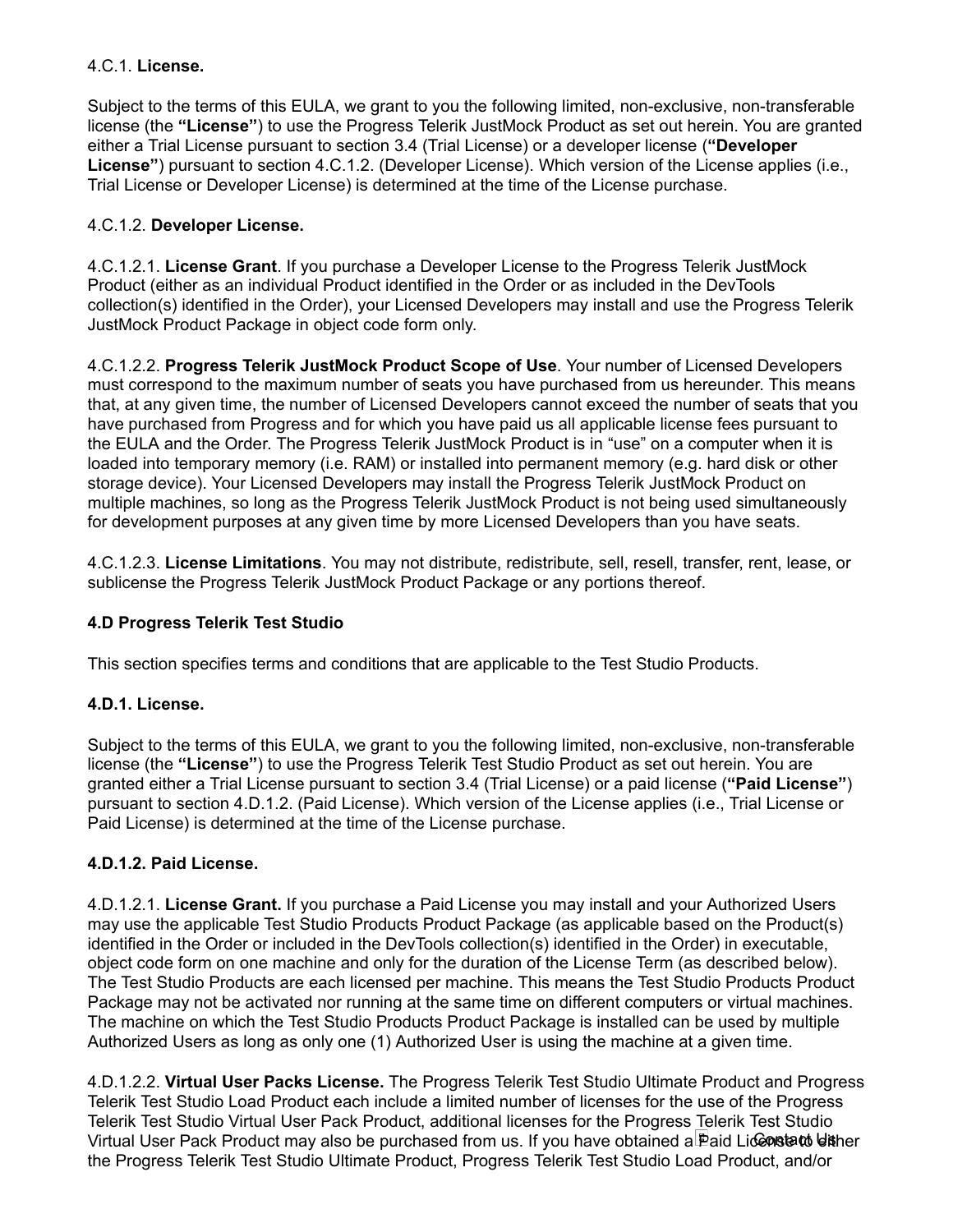have purchased additional Licenses to use the Progress Telerik Test Studio Virtual User Pack Product licenses, then your Authorized Users may use the Progress Telerik Test Studio Virtual User Pack Product solely in conjunction with the Test Studio Product for which you have also obtained such Paid License and solely for the duration of the License Term.

## 4.D.2. License Term and Additional Support Terms and Conditions

4.D.2.1. License Term. The term of the License granted hereunder depends on the type of License which you have purchased and shall continue until it expires in accordance with this section or is terminated in accordance with the terms and conditions of this EULA.

4.D.2.2. Perpetual License. If the Order specifies a Perpetual License, the Test Studio Product Paid License granted to you in section 4.D.2.1 is perpetual and shall last as long as you use the Test Studio Product in compliance with the terms of this EULA.

4.D.2.3. Month-to-Month. If the Order specifies a month-to-month plan, the Test Studio Product Paid License granted to you in section 4.D.2.1 is a subscription License and is valid during each month for which you have paid the applicable fees and will renew automatically, unless cancelled. You may cancel your subscription at any time by accessing Your Account or by contacting sales@telerik.com, at which point, your access to the Test Studio Product Package will be disabled. Your credit card will be charged or you will be invoiced the then applicable monthly fees, plus applicable taxes each month.

4.D.2.3.1. Annual Commitment. If the Order specifies an annual commitment, the Test Studio Product Paid License granted to you in section 4.D.2.1 is a 12-month subscription License and is valid during each month for which you have paid the applicable fees. If the Order specifies an annual commitment you are committing to the payment of the subscription License fees in equal monthly instalments over a period of 12 months. You must provide a valid credit card in connection with any annual commitment. Your credit card will be charged the fees stated at the time of purchase plus any applicable taxes each month during your subscription period. Prices are valid for each 12- month term for which they are quoted in the Order and may change at the end of the last 12-month term quoted in the Order. The plan will start as soon as your credit card is successfully charged and will automatically renew unless you disable the automatic renewal in Your Account. You have the right to cancel your subscription at any time by contacting sales@telerik.com, at which point, your access to the Test Studio Product will be disabled. You are solely responsible for properly cancelling your subscription. An email or phone request to cancel your subscription is not considered cancelled until explicitly confirmed by us. If you cancel before the end of your active 12-month subscription period, your cancellation will take effect immediately, however, you will not be relieved of your payment obligations for any time remaining in the subscription period. Termination by us for failure to pay applicable subscription License fees or for any other reason in accordance with the terms of this EULA or cancellation or termination by you will result in the deactivation of the Test Studio Product.

# 4.D.3. Product Activation, Use of Data, License Metering, Archival Copies, and Prior Versions.

4.D.3.1. Product Activation. In order to protect against unlicensed or illegal use of the Product and to improve customer service, the Test Studio Product may use your internal network and internet connection for the purpose of transmitting and validating license-related data at the time of installation, registration or update to a license server. Activation is based on the exchange of license related data between your computer and our server. You agree that we and our licensors may use these measures and you agree to follow any applicable requirements.

4.D.3.2. Use of Data. By your acceptance of the terms of this License or use of the Test Studio Product, you authorize the collection, use and disclosure of information collected by us for the purposes provided for in this section and/or as set forth in Section 1.12. of this EULA. International users understand and consent to the processing of personal information in the United States for the purposes described **herein.** Contact Us